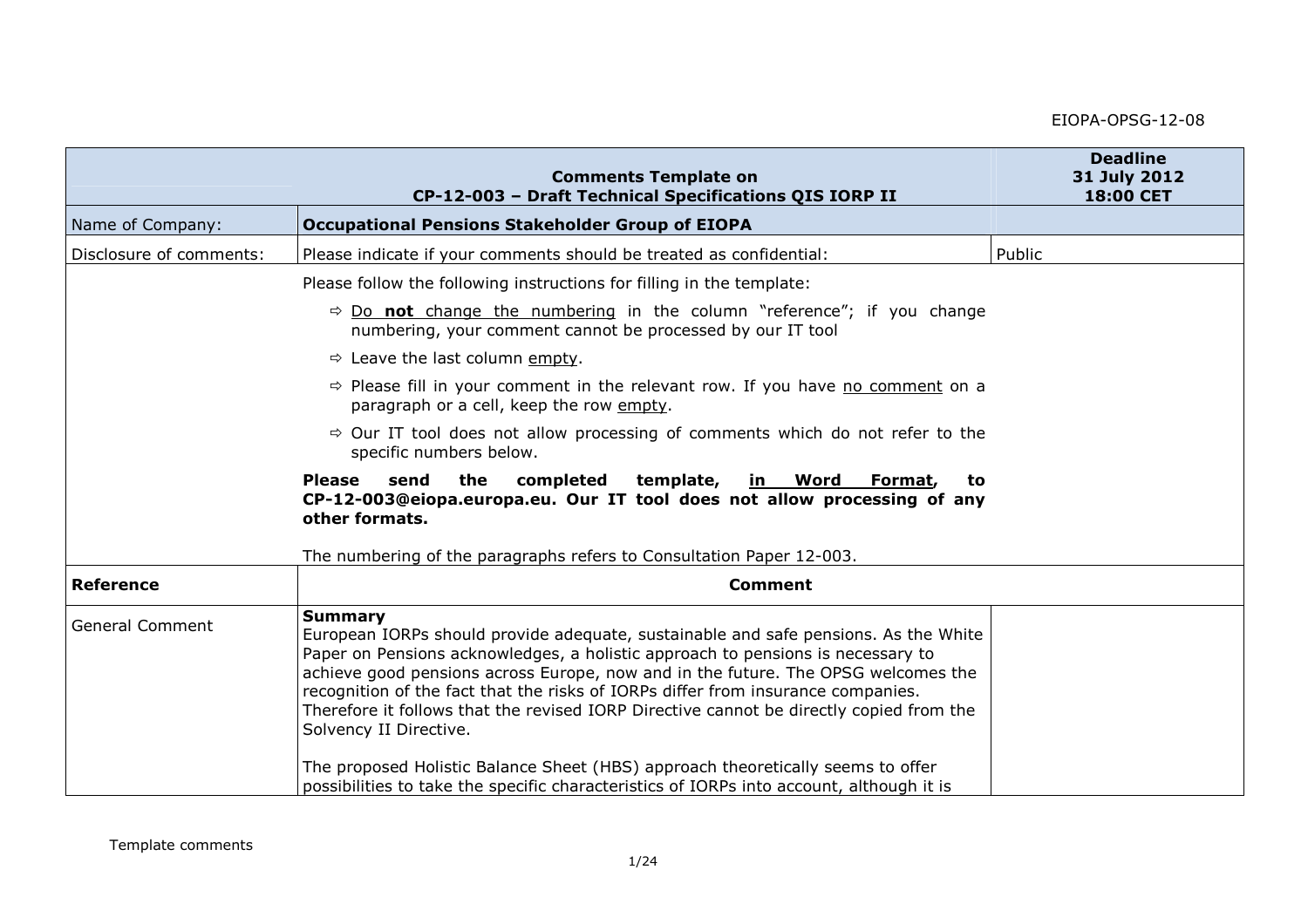| <b>Comments Template on</b><br>CP-12-003 - Draft Technical Specifications QIS IORP II                                                                                                                                                                                                                                                                                                                                                                                                                                                                                                                                                                                                                                                                                                                                                                                                                                                                                                                                                                                                                                                                                                                                                                                                   | <b>Deadline</b><br>31 July 2012<br>18:00 CET |
|-----------------------------------------------------------------------------------------------------------------------------------------------------------------------------------------------------------------------------------------------------------------------------------------------------------------------------------------------------------------------------------------------------------------------------------------------------------------------------------------------------------------------------------------------------------------------------------------------------------------------------------------------------------------------------------------------------------------------------------------------------------------------------------------------------------------------------------------------------------------------------------------------------------------------------------------------------------------------------------------------------------------------------------------------------------------------------------------------------------------------------------------------------------------------------------------------------------------------------------------------------------------------------------------|----------------------------------------------|
| very complex. This method is new and more work and analysis is necessary in order to<br>judge if the HBS approach is suitable as a supervisory tool. In our reaction on the Call<br>for Advice, the OPSG expressed doubts about the practicability of the HBS approach. A<br>less constrained timetable for EIOPA to test the concept of the HBS will definitely<br>contribute to the quality of a revised IORP Directive. The OPSG would recommend the<br>European Commission give more time to EIOPA to complete this process.                                                                                                                                                                                                                                                                                                                                                                                                                                                                                                                                                                                                                                                                                                                                                        |                                              |
| We do not believe that one QIS, based on the proposed Technical<br>Specification, will provide the necessary information on which to draft a new<br>Level 1 IORP Directive. Or the other way around: it seems not to be a<br>responsible decision to base the IORP II Directive on the results of this QIS.<br>If the Commission's goal is to support role of private pension provision $1$ , then<br>more time and more QISs will be required in order to design a Directive that<br>serves this purpose.                                                                                                                                                                                                                                                                                                                                                                                                                                                                                                                                                                                                                                                                                                                                                                              |                                              |
| <b>General comments</b><br>The request of the European Commission to EIOPA to come up with appropriate and<br>adequate technical specification in such a tight timetable is very ambitious. The OPSG<br>would like to point out that it has its concerns with respect to the speed of this process<br>in combination with the complexity. It will be difficult for EIOPA to come up with a<br>single supervisory framework for IORPs. There are material differences between<br>pension systems across Europe, such as the form of the benefit, the way the benefit is<br>funded, the security level of the pension promise (which is part of the pension<br>contract) and the involvement of social partners. As a consequence, such differences<br>make it difficult and often conflicting to apply one legislative framework over current<br>competent and functioning pension systems. It should be noted that in many Member<br>States, their pension systems are either in a nascent stage of development or<br>undergoing reconstruction in order to find a new balance between the three pillars. A<br>harmonisation of second pillar structures across Europe does not fit with these<br>processes. Much of the human and financial resources required for the QIS project are |                                              |

 $1$  European Commission White Paper – An Agenda for Adequate, Safe and Sustainable Pensions – COM(2012) 55 final pp 9 & 13.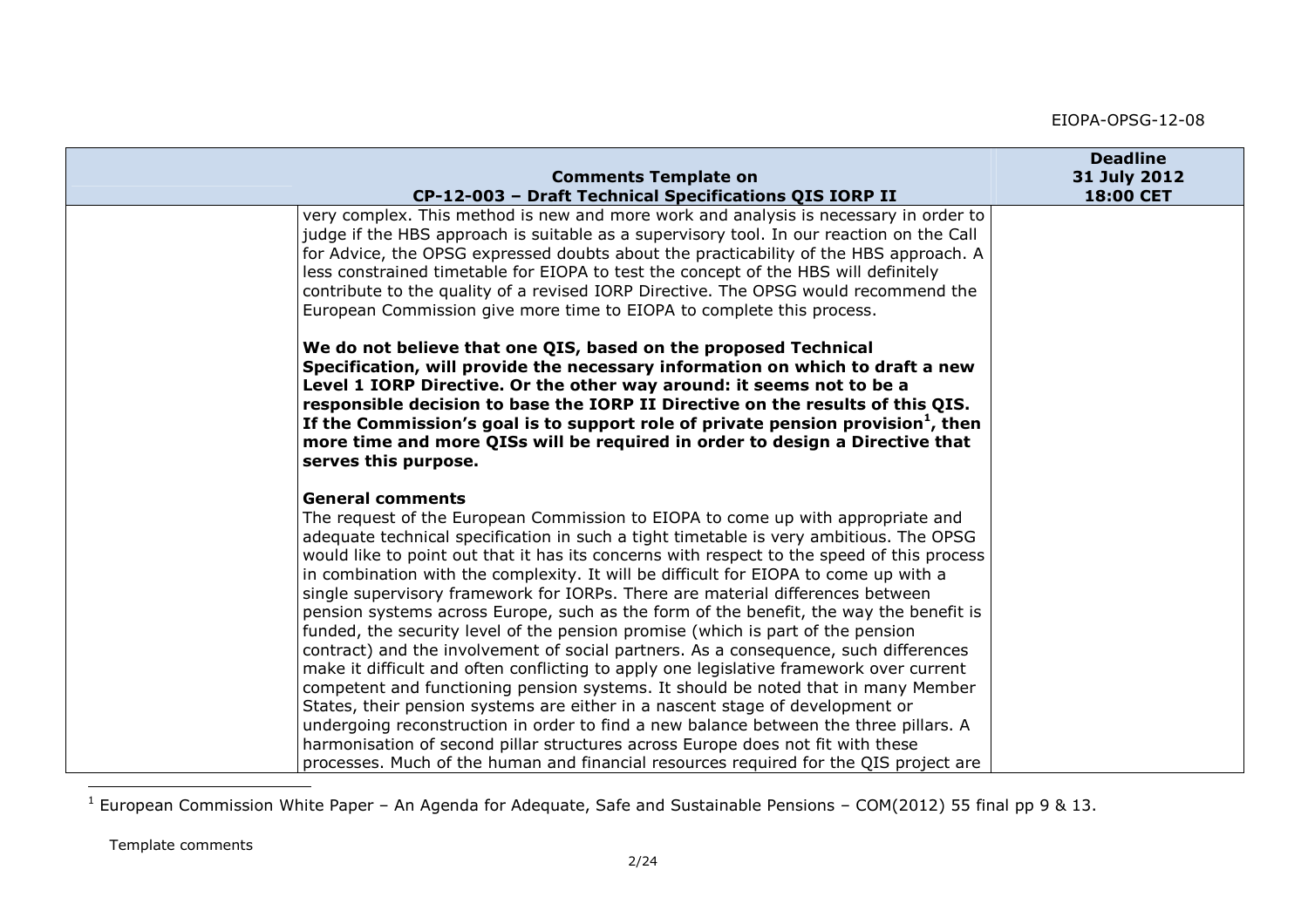| <b>Comments Template on</b>                                                                                                                                                                                                                                                                                                                                                                                                                                                                                                                                                                                                                                                                                                                                                                                                                                                                                                                                                                                                                                                                                                                                                                                             | <b>Deadline</b><br>31 July 2012 |
|-------------------------------------------------------------------------------------------------------------------------------------------------------------------------------------------------------------------------------------------------------------------------------------------------------------------------------------------------------------------------------------------------------------------------------------------------------------------------------------------------------------------------------------------------------------------------------------------------------------------------------------------------------------------------------------------------------------------------------------------------------------------------------------------------------------------------------------------------------------------------------------------------------------------------------------------------------------------------------------------------------------------------------------------------------------------------------------------------------------------------------------------------------------------------------------------------------------------------|---------------------------------|
| CP-12-003 - Draft Technical Specifications QIS IORP II                                                                                                                                                                                                                                                                                                                                                                                                                                                                                                                                                                                                                                                                                                                                                                                                                                                                                                                                                                                                                                                                                                                                                                  | 18:00 CET                       |
| already committed to the above development and reorganisation. The OPSG wants to<br>highlight that HBS approach (as described) will lead to an additional burden for these<br>IORPs, while it is questionable how useful the concept and the QIS exercise will be<br>given the changes in those Member States.                                                                                                                                                                                                                                                                                                                                                                                                                                                                                                                                                                                                                                                                                                                                                                                                                                                                                                          |                                 |
| The revision of the IORP Directive - and especially this consultation - is a very<br>technical exercise. Whilst the technicalities are very important, they should be<br>subordinate to the overall goals of the European Pension Policy. Initial comments of<br>large European companies who sponsor their own pension funds as HR vehicles<br>indicate that the QIS and its complexity is well beyond their capabilities. It would be<br>counterproductive if the new IORP Directive became the catalyst that led to scaling<br>back second pillar pension provision or to move the pensions outside the scope of the<br>[IORP Directive (moving back to first pillar pensions, shift to book reserves or individual<br>defined contribution schemes). This is undesirable, given the fact that only 40% of<br>European employees are currently participating in a supplementary pension scheme<br>and the recognised need for more supplementary pensions in Europe (see also EC<br>White Paper on Pensions). If supervision of the second pillar IORPs becomes too<br>inflexible it will increase the pressure on the first pillar, which according to the<br>Commission is already under stress in many countries. |                                 |
| Therefore, the OPSG very much welcomes the Quantitative Impact Study of EIOPA<br>and the impact assessment by the Commission in order to avoid adverse<br>consequences to the revision of the IORP Directive. EIOPA has an important task to<br>facilitate these impact studies and the OPSG is ready and willing to assist EIOPA with<br>this challenge. Especially the proposed adoption of the HBS; this innovative approach<br>for the quantification of security and benefit adjustment mechanisms needs further<br>development, in order for it to succeed as an effective and affordable supervisory<br>instrument.                                                                                                                                                                                                                                                                                                                                                                                                                                                                                                                                                                                              |                                 |
| Even though the QIS intends to look at the valuation of pension liabilities and capital<br>requirements, it does not include very important elements of the prudential<br>framework: like recovery periods, tiering of assets and liabilities and the required                                                                                                                                                                                                                                                                                                                                                                                                                                                                                                                                                                                                                                                                                                                                                                                                                                                                                                                                                          |                                 |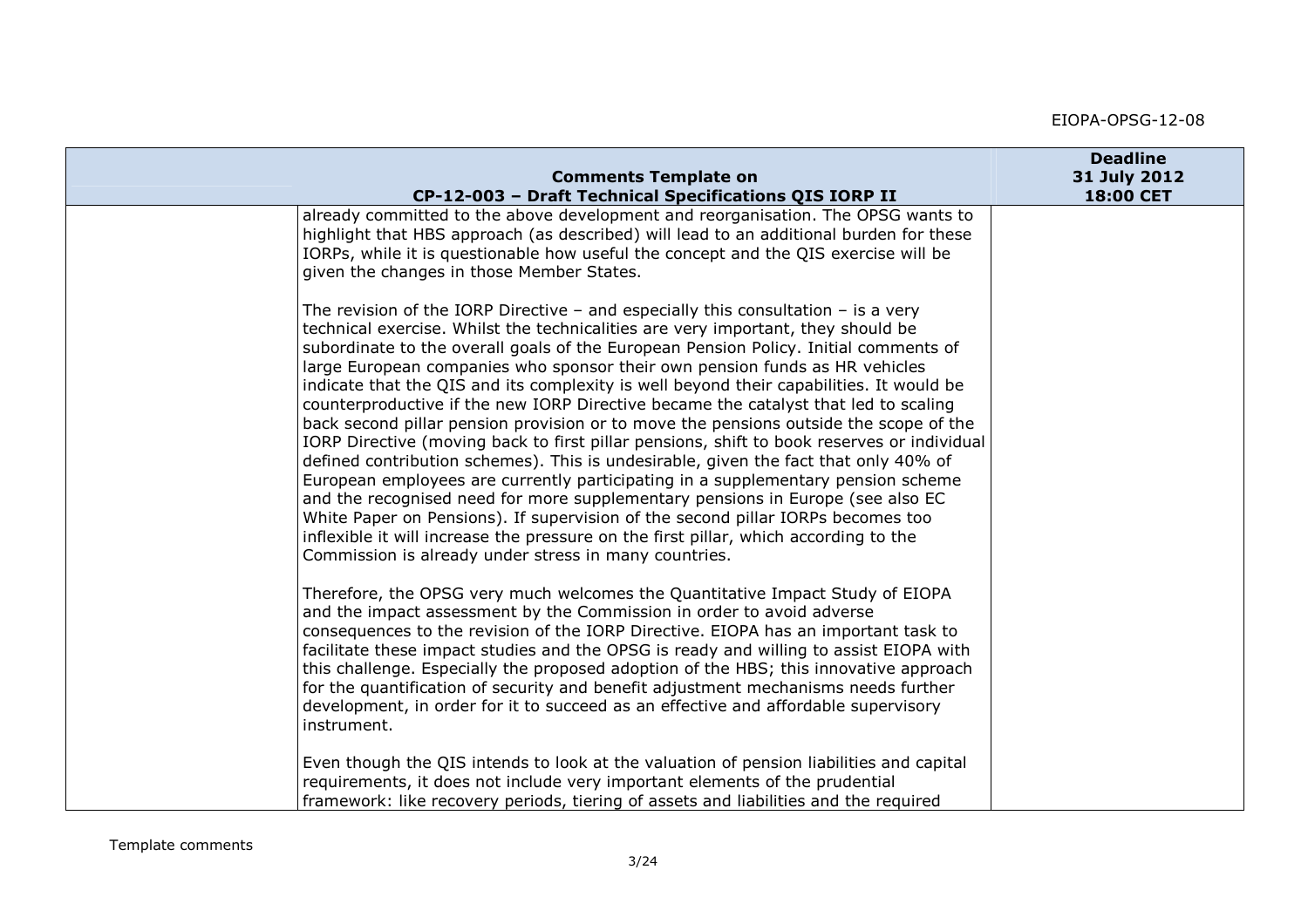| <b>Comments Template on</b>                                                                                                                                                                                                                                                                                                                                                                                                                                                                                                                                                                                                                                                                                                                                                                                               | <b>Deadline</b><br>31 July 2012 |
|---------------------------------------------------------------------------------------------------------------------------------------------------------------------------------------------------------------------------------------------------------------------------------------------------------------------------------------------------------------------------------------------------------------------------------------------------------------------------------------------------------------------------------------------------------------------------------------------------------------------------------------------------------------------------------------------------------------------------------------------------------------------------------------------------------------------------|---------------------------------|
| CP-12-003 - Draft Technical Specifications QIS IORP II                                                                                                                                                                                                                                                                                                                                                                                                                                                                                                                                                                                                                                                                                                                                                                    | 18:00 CET                       |
| policy reaction if an IORP hits a supervisory trigger point, nor indeed the trigger points<br>themselves. These (re)actions will decide the impact of the capital requirements on<br>the European economy, since they will decide what should happen with (sponsor)<br>contributions and pensions (and indexation) and also what the consequences will be<br>for the investment strategy of IORPs. It could be that excessively risk-averse<br>regulation will force IORPs to de-risk, putting the Europe 2020 strategy under<br>pressure, because the availability of risk capital will diminish. The secondary impacts<br>of a new regulatory framework should not be overlooked. Insurers across Europe have<br>already changed their asset mix and sold equity as a result of the upcoming Solvency<br>II regulation. |                                 |
| Unfortunately, the OPSG thinks that the proposed Technical Standards of the QIS will<br>not provide the necessary information required to frame a revised IORP Directive. The<br>current set of technical specifications leaves too much scope for interpretation. This<br>questions the consistency of inputs and consequently the quality of the results.<br>Furthermore, the OPSG is of the opinion that the first QIS is too technical. We believe<br>that more QISs will be necessary. This first QIS should be KISS (keep it short and<br>simple) and not a QUIZ with many possible and unclear answers. Therefore we<br>recommend that the European Commission gives more time to EIOPA to do their QISs.                                                                                                          |                                 |
| The OPSG would like to highlight three specific points of concern with respect to the<br>QIS: 1) process, 2) the valuation of HBS and 3) proportionality.                                                                                                                                                                                                                                                                                                                                                                                                                                                                                                                                                                                                                                                                 |                                 |
| 1) Process<br>The OPSG suggests performing more QISs (in the sense of KISS) before the<br>European Commission sets out its proposals for the revised IORP Directive. The<br>first QIS should be simple and increase in sophistication with each subsequent QIS<br>- the product of an iterative learning process. More QISs will lead to higher<br>stakeholder involvement and a better understanding by IORPs, Commission,<br>Parliament and supervisors on how to shape the revised IORP Directive.<br>Furthermore, the OPSG wants to point out that the proposed QIS will not predict or<br>condition behaviour for the following reasons:                                                                                                                                                                             |                                 |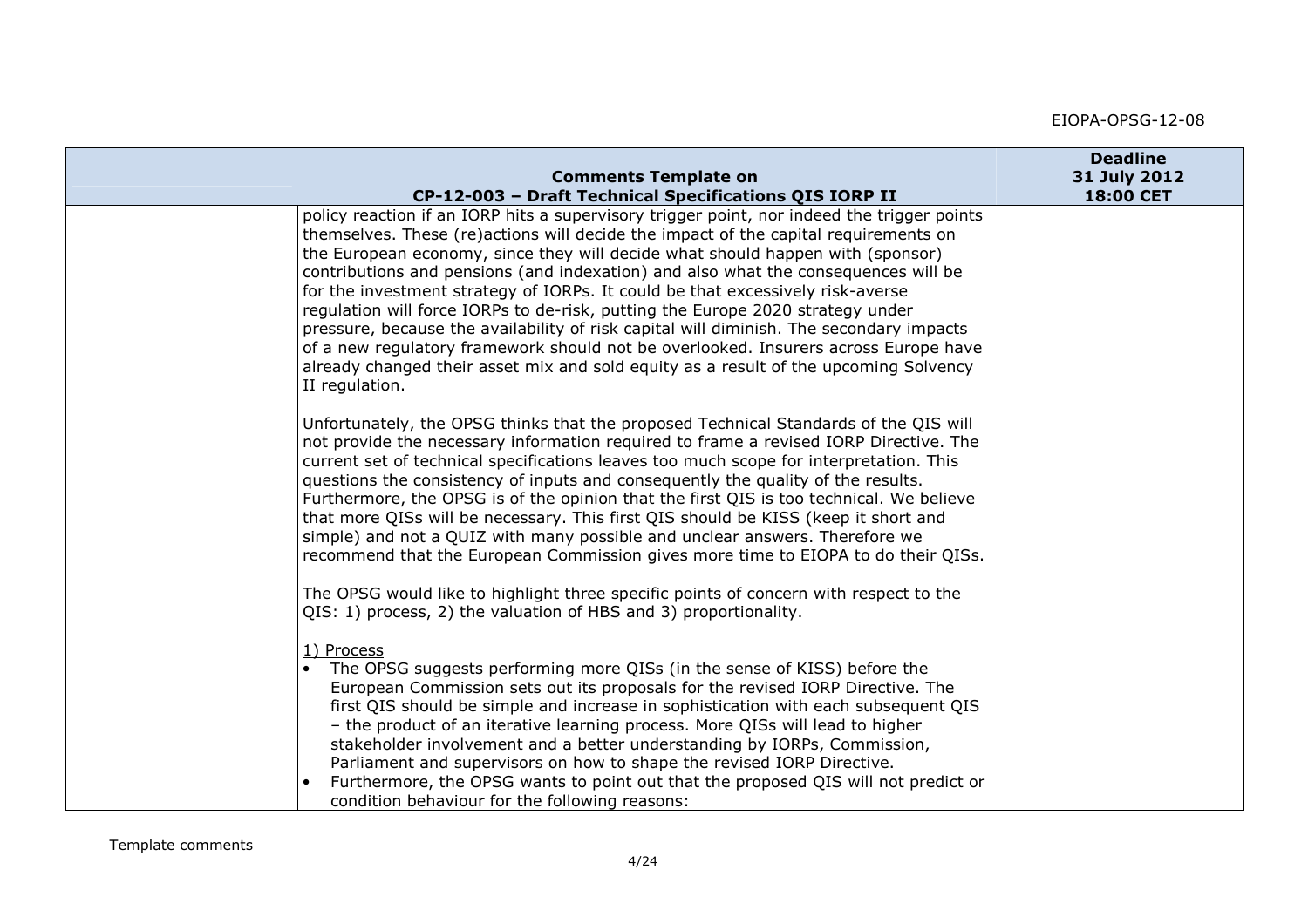| <b>Comments Template on</b>                                                                                                                                                                                                                                                                                                                                                                                                                                                                                                                                                                                                                                                                                                                                                                                                                                                                                                                                                                                                                                                                                                                                                                                                                                                                                                                                                                                                                                                                                                                                                                                                                                                                                                                                                                                                                                                                                                                                                                                                                                                                                                                                                                                                                                | <b>Deadline</b><br>31 July 2012 |
|------------------------------------------------------------------------------------------------------------------------------------------------------------------------------------------------------------------------------------------------------------------------------------------------------------------------------------------------------------------------------------------------------------------------------------------------------------------------------------------------------------------------------------------------------------------------------------------------------------------------------------------------------------------------------------------------------------------------------------------------------------------------------------------------------------------------------------------------------------------------------------------------------------------------------------------------------------------------------------------------------------------------------------------------------------------------------------------------------------------------------------------------------------------------------------------------------------------------------------------------------------------------------------------------------------------------------------------------------------------------------------------------------------------------------------------------------------------------------------------------------------------------------------------------------------------------------------------------------------------------------------------------------------------------------------------------------------------------------------------------------------------------------------------------------------------------------------------------------------------------------------------------------------------------------------------------------------------------------------------------------------------------------------------------------------------------------------------------------------------------------------------------------------------------------------------------------------------------------------------------------------|---------------------------------|
| CP-12-003 - Draft Technical Specifications QIS IORP II                                                                                                                                                                                                                                                                                                                                                                                                                                                                                                                                                                                                                                                                                                                                                                                                                                                                                                                                                                                                                                                                                                                                                                                                                                                                                                                                                                                                                                                                                                                                                                                                                                                                                                                                                                                                                                                                                                                                                                                                                                                                                                                                                                                                     | 18:00 CET                       |
| A comprehensive assessment requires not only the parameters, but also the<br>proposed supervisory prudential framework. Key supervisory features such as<br>the length of recovery plans (short and long term), the tiering of assets and<br>liabilities that will decide the impact on the policy actions when an IORP hits a<br>supervisory trigger point are missing. EIOPA also remarks on this point (I.4.2).<br>The capital requirements in themselves are less relevant than the<br>consequences on contributions and pensions. It is unclear what the impact on<br>these will be.<br>These consequences for contributions and pensions will have an impact on the<br>economy. We understand this the broader impact of introducing IORP II will be<br>considered by the European Commission in their economic impact assessment.<br>However, the Commission will not be able to perform an impact assessment<br>for the economic consequences without knowing how IORPs will react<br>(contributions, pensions) within the supervisory prudential framework.<br>It will also be unclear what the possible consequences will be for IORP<br>investment strategy. It is very possible that the new Directive will force IORPs<br>to de-risk their portfolios (a secondary impact on insurance companies from<br>Solvency II), leading to less risk capital being available for the European<br>economies and adversely impacting on the Europe 2020 strategy. We cannot<br>foresee how the Commission will capture and measure all these impacts.<br>The representativeness of the QIS is insufficient for an IORP II proposal by the EC<br>(see question 1). Furthermore, in some of the eight participating Member States<br>the QIS will not be performed by IORPs, but by supervisory authorities, who will<br>submit aggregate data. It is our opinion that EIOPA and the Commission can only<br>gain a reliable indication of the real impact of the QIS when it is performed by<br>IORPs. The use of aggregated data makes the comparison between funds and<br>countries meaningless. EIOPA will find it very difficult to gain an adequate<br>overview of this project without being aware of the moving parts that lie beneath<br>the data. |                                 |
| The timetable is too constrained. Supervisors and the pension sector have very<br>limited experience with the concepts and valuation of the HBS. As EIOPA                                                                                                                                                                                                                                                                                                                                                                                                                                                                                                                                                                                                                                                                                                                                                                                                                                                                                                                                                                                                                                                                                                                                                                                                                                                                                                                                                                                                                                                                                                                                                                                                                                                                                                                                                                                                                                                                                                                                                                                                                                                                                                  |                                 |
| mentioned in its consultation, "this QIS represents the first impact study for IORPs                                                                                                                                                                                                                                                                                                                                                                                                                                                                                                                                                                                                                                                                                                                                                                                                                                                                                                                                                                                                                                                                                                                                                                                                                                                                                                                                                                                                                                                                                                                                                                                                                                                                                                                                                                                                                                                                                                                                                                                                                                                                                                                                                                       |                                 |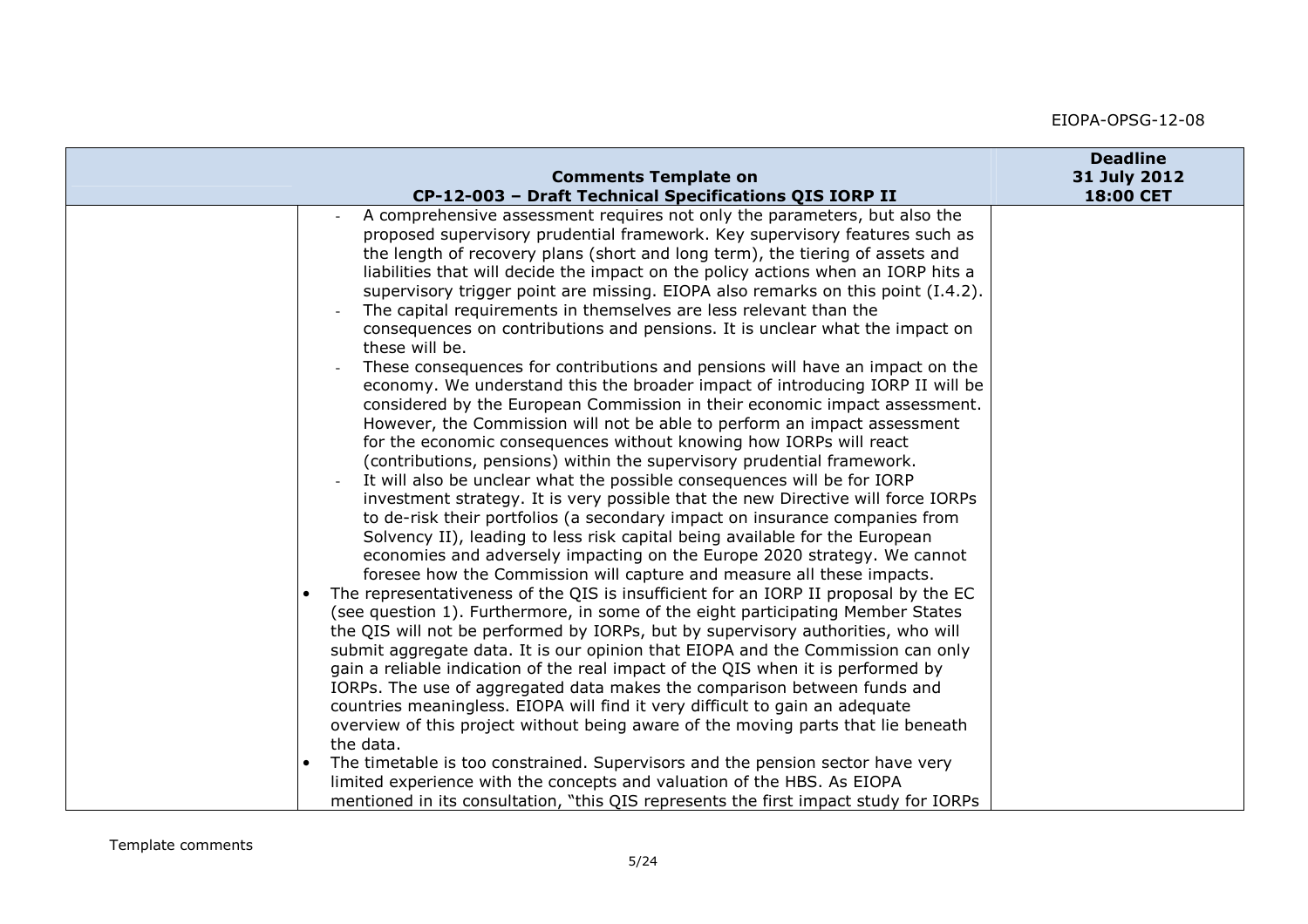|                                                                                                                                                                                                                                                                                                                                                                                                                                                                                                                                                                                                                                                                                                                                                                                                                                                                                                                                                                                                                                                                                                                                                                                                                                                                                                                                                                                                                                                                                                                                                                                           | <b>Deadline</b> |
|-------------------------------------------------------------------------------------------------------------------------------------------------------------------------------------------------------------------------------------------------------------------------------------------------------------------------------------------------------------------------------------------------------------------------------------------------------------------------------------------------------------------------------------------------------------------------------------------------------------------------------------------------------------------------------------------------------------------------------------------------------------------------------------------------------------------------------------------------------------------------------------------------------------------------------------------------------------------------------------------------------------------------------------------------------------------------------------------------------------------------------------------------------------------------------------------------------------------------------------------------------------------------------------------------------------------------------------------------------------------------------------------------------------------------------------------------------------------------------------------------------------------------------------------------------------------------------------------|-----------------|
| <b>Comments Template on</b>                                                                                                                                                                                                                                                                                                                                                                                                                                                                                                                                                                                                                                                                                                                                                                                                                                                                                                                                                                                                                                                                                                                                                                                                                                                                                                                                                                                                                                                                                                                                                               | 31 July 2012    |
| CP-12-003 - Draft Technical Specifications QIS IORP II                                                                                                                                                                                                                                                                                                                                                                                                                                                                                                                                                                                                                                                                                                                                                                                                                                                                                                                                                                                                                                                                                                                                                                                                                                                                                                                                                                                                                                                                                                                                    | 18:00 CET       |
| and covers a very broad range of issues that are in many respects new concepts<br>for IORPs, pension supervisors and other stakeholders alike". If stakeholders were<br>given more time to react to the proposed technical standards, then the quality and<br>breadth of the response would improve, and consequently the final outcome. The<br>OPSG does not see the added value of shortening the consultation period due to<br>the imposition of an external timetable $(I.10.1)$ . The advantage of a better<br>response and so better technical standard will definitely outweigh the benefit of a<br>faster determination of the technical standards. The OPSG is also very concerned<br>that EIOPA will not have enough time to read and assimilate all the responses to<br>their proposal for the technical standards. The time period between the close of the<br>consultation and EIOPA's report to the Commission is very short. Therefore, the<br>OPSG strongly recommends that more time is allocated to this process.                                                                                                                                                                                                                                                                                                                                                                                                                                                                                                                                                       |                 |
| 2) Valuation of HBS<br>The OPSG considers that the HBS may not be a useful instrument in assessing the<br>solvency of the fund. If the pension contract is complete and all security<br>mechanisms are included in the HBS, the funding ratio will always be 100%. This is<br>because of changes in (market) conditions will have an impact on the value of the<br>HBS items. Changes in markets, longevity etcetera will impact upon the balance<br>sheet items (e.g. a decrease in assets will possibly lead to an increase in the value<br>of the steering mechanisms and/or a decrease of the value of the adjustment<br>mechanisms), causing the (holistic) funding ratio to stay unchanged. This will lead<br>to a net solvency capital requirement of 0. In this sense, the HBS could be a very<br>expensive exercise that only confirms when a pension contract is complete.<br>It seems possible that IORPs will be able to complete the calculations required of<br>the HBS. However, the OPSG has little confidence that the outcome will be useful<br>for supervisors and the pension sector. To calculate the HBS, IORPs have to make<br>many assumptions, so the risk of pseudo security is severe and the model-risk of<br>this approach is very large. Markets are incomplete (e.g. long maturities, wage<br>inflation, long term volatility) and thus dependent on modeling assumptions, so the<br>reliability of outcomes is questionable. Altogether, this makes it very hard to<br>compare the HBSs of different IORPs. If the HBS is to be used as supervisory tool, |                 |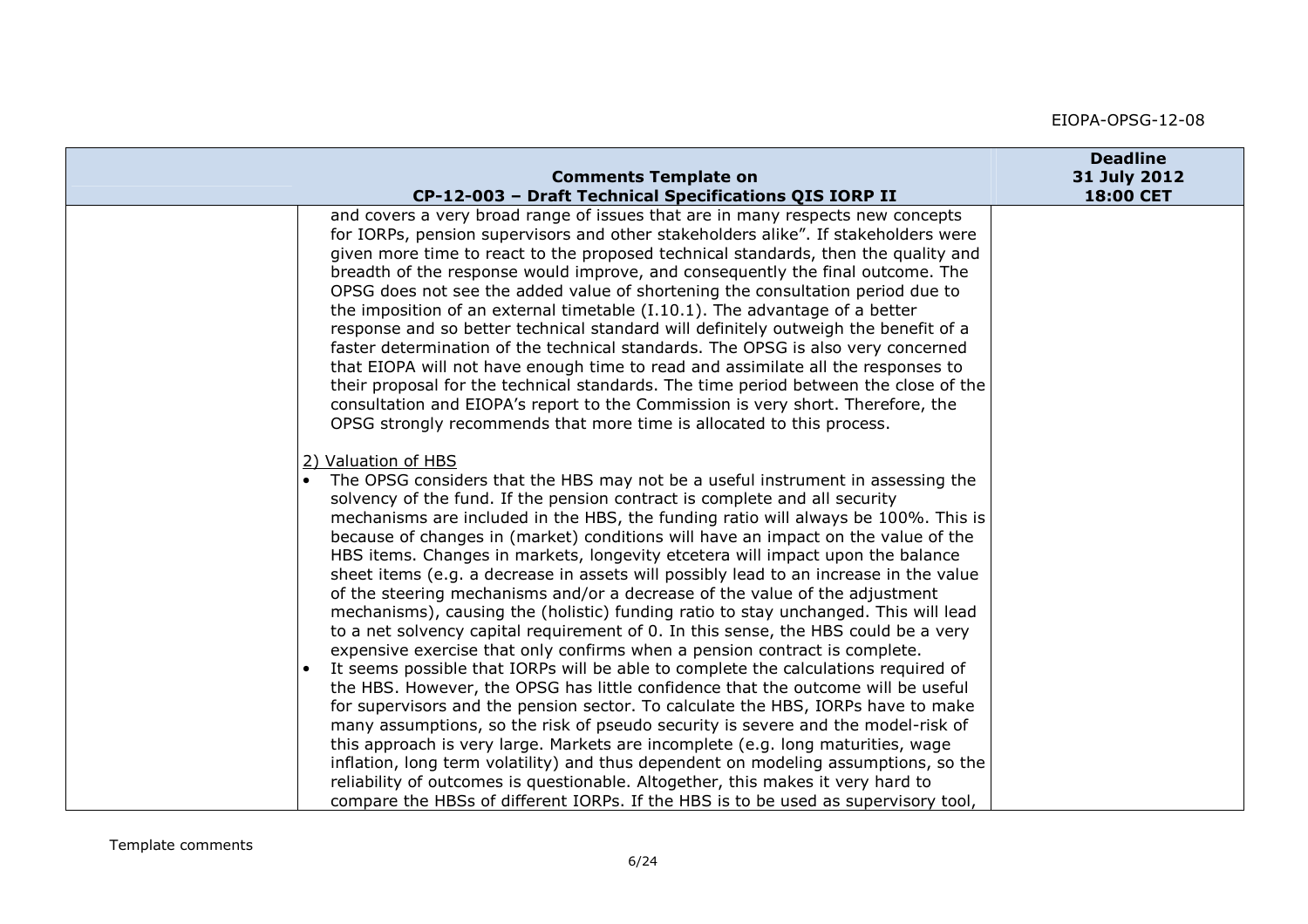|                                                                                                                                                                                                                                                                                                                                                                                                                                                                                                                                                                                                                                                                                                                                                                                                                                                                                                                                                                                                                                                                                                                                                                                                                                                                                                                                                                                                                                                                                                                                                                                                                                                                                                                                                                                                                                                                                                                                                                                                                                                                                                                                                                                                                                   | <b>Deadline</b> |
|-----------------------------------------------------------------------------------------------------------------------------------------------------------------------------------------------------------------------------------------------------------------------------------------------------------------------------------------------------------------------------------------------------------------------------------------------------------------------------------------------------------------------------------------------------------------------------------------------------------------------------------------------------------------------------------------------------------------------------------------------------------------------------------------------------------------------------------------------------------------------------------------------------------------------------------------------------------------------------------------------------------------------------------------------------------------------------------------------------------------------------------------------------------------------------------------------------------------------------------------------------------------------------------------------------------------------------------------------------------------------------------------------------------------------------------------------------------------------------------------------------------------------------------------------------------------------------------------------------------------------------------------------------------------------------------------------------------------------------------------------------------------------------------------------------------------------------------------------------------------------------------------------------------------------------------------------------------------------------------------------------------------------------------------------------------------------------------------------------------------------------------------------------------------------------------------------------------------------------------|-----------------|
|                                                                                                                                                                                                                                                                                                                                                                                                                                                                                                                                                                                                                                                                                                                                                                                                                                                                                                                                                                                                                                                                                                                                                                                                                                                                                                                                                                                                                                                                                                                                                                                                                                                                                                                                                                                                                                                                                                                                                                                                                                                                                                                                                                                                                                   | 18:00 CET       |
| <b>Comments Template on</b><br>CP-12-003 - Draft Technical Specifications QIS IORP II<br>then there needs to be discussion between IORPs and supervisors to close-off the<br>subjective assumptions that currently lie within the specification.<br>The valuation of the different steering and adjustment mechanisms is also<br>dependent on the prudential framework. What will be the length of recovery plans?<br>How will the supervisor use tiering? These factors are unknown.<br>On the one hand, inflation risk is not adequately taken into account. This risk could<br>be material for final salary and revalued career average IORPs, or those which<br>promise targeted inflation linked benefits. On the other hand, some SCR risks,<br>copied from Solvency II, are over-emphasised or are not material to IORPs (see<br>response to question 17).<br>It is not clear how EIOPA will infer other security levels from the calculations on a<br>99.5% level. Due to the (option) valuations of the different steering and<br>adjustment mechanisms, other security levels cannot be derived from the 99.5%<br>level (since they do not conform to a normal distribution - these distributions are<br>skewed and fat tailed).<br>The underlying principles of the HBS are based on highly price efficient markets,<br>normal distribution curves and stable correlations. The events of the last few years<br>have shaken confidence in these assumptions. Indeed these model risks are not<br>new; unfortunately they did not receive adequate consideration when Value at Risk<br>(VaR) became a prudential tool for the banking and insurance sectors.<br>Consequently we have concerns about the wisdom of using VaR as a supervisory<br>tool for the pensions sector.<br>We question the appropriateness of the HBS approach. The approach, founded on<br>Solvency II, relies heavily on risk-free interest rates for the calculation of pension<br>liabilities. Given the historically low level of interest rates and strong intervention<br>in the credit markets by Central Banks, are we honestly in a period of 'genuine'<br>risk-free interest rates for the purpose of calculating pension liabilities? | 31 July 2012    |
| Further, more time would be desirable in order to value the different steering and                                                                                                                                                                                                                                                                                                                                                                                                                                                                                                                                                                                                                                                                                                                                                                                                                                                                                                                                                                                                                                                                                                                                                                                                                                                                                                                                                                                                                                                                                                                                                                                                                                                                                                                                                                                                                                                                                                                                                                                                                                                                                                                                                |                 |
| adjustment mechanisms. The implementation of a more simplified model that                                                                                                                                                                                                                                                                                                                                                                                                                                                                                                                                                                                                                                                                                                                                                                                                                                                                                                                                                                                                                                                                                                                                                                                                                                                                                                                                                                                                                                                                                                                                                                                                                                                                                                                                                                                                                                                                                                                                                                                                                                                                                                                                                         |                 |
| ensures a working/functioning risk-based supervisory-system will be key to the<br>success of the revised Directive. The supervisory-system needs to cope with a                                                                                                                                                                                                                                                                                                                                                                                                                                                                                                                                                                                                                                                                                                                                                                                                                                                                                                                                                                                                                                                                                                                                                                                                                                                                                                                                                                                                                                                                                                                                                                                                                                                                                                                                                                                                                                                                                                                                                                                                                                                                   |                 |
| financial crisis or it will become an instrument of pro-cyclicality.                                                                                                                                                                                                                                                                                                                                                                                                                                                                                                                                                                                                                                                                                                                                                                                                                                                                                                                                                                                                                                                                                                                                                                                                                                                                                                                                                                                                                                                                                                                                                                                                                                                                                                                                                                                                                                                                                                                                                                                                                                                                                                                                                              |                 |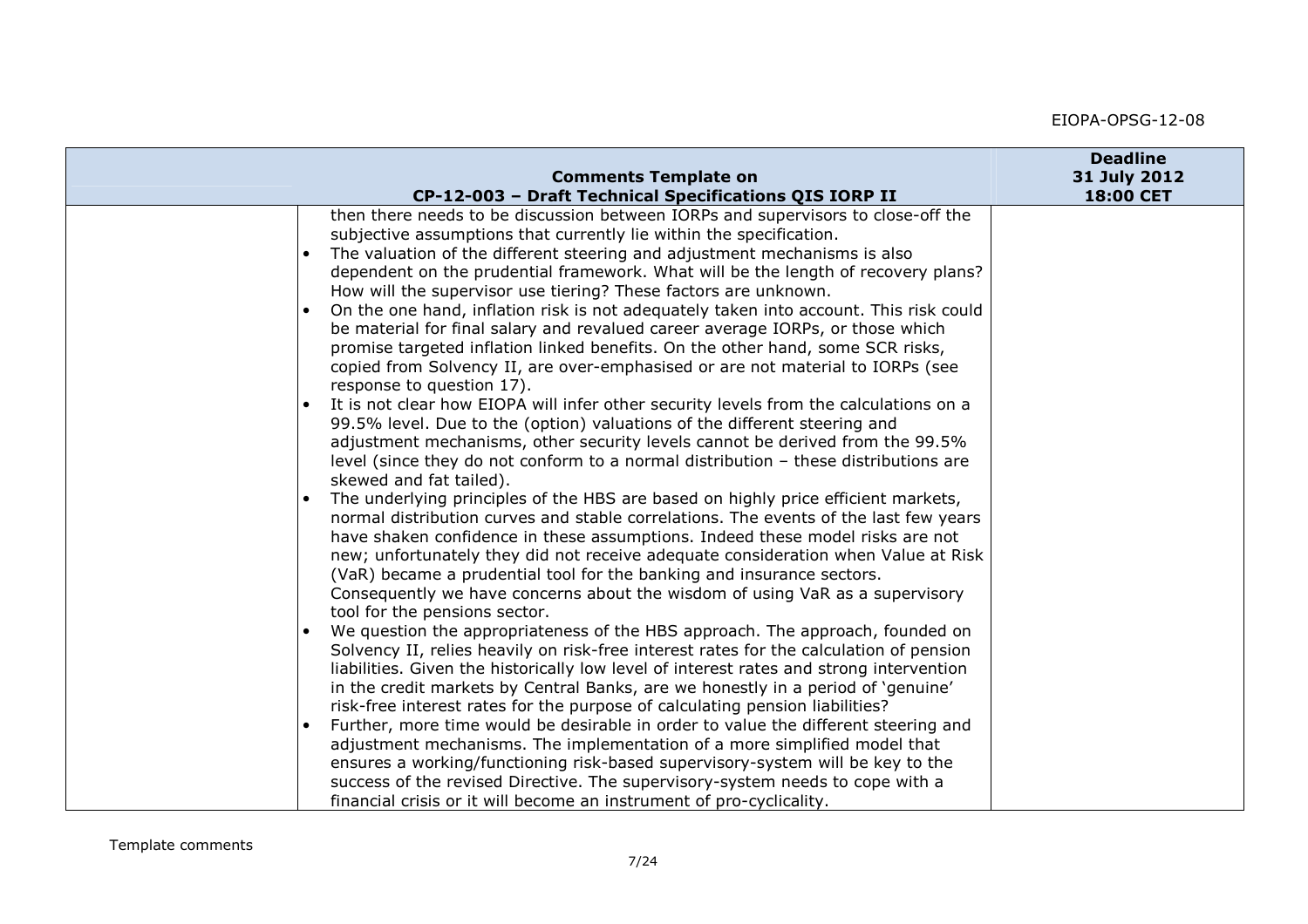| Alternatives to a HBS approach, like an ALM analysis or stress-test, should be<br>studied. This does not mean that it may not be helpful to adopt a holistic<br>framework which takes into account the different risk mitigating instruments. This<br>holistic framework can contribute in an overview of the different steering and<br>adjustment mechanisms. However, the OPSG have serious doubts as to whether<br>the HBS is an appropriate supervisory tool.<br>Lastly, the calculations of the different risks for the SCR frequently depend on the<br>credit rating of the sponsor and investments. This is remarkable given that the<br>Commission and the European Parliament are aiming to reduce reliance on credit<br>ratings as a tool of risk management. According to a recent ECON statement, "no<br>EU law will be permitted to refer to credit rating for regulatory purposes".<br>3) Proportionality<br>The costs of doing a QIS are a point of concern for many IORPs. Costs will run into<br>tens of thousands of euro's or even more if an IORP still has to set up a new model<br>in order to value the adjustment and steering mechanisms. These costs are not<br>justified given the expected reliability of the outputs.<br>The resources needed to run a QIS style solvency process will be very expensive to<br>the majority of IORPs (this will be the same for the HBS itself if it is to become the<br>future prudential framework of a new IORP Directive). Therefore, those that<br>participate will be a biased sample of large pension plans, i.e. those with a greater<br>ability to absorb the costs.<br>The requirements for the application of proportionality are complex. The proposed<br>process on when to apply proportionality seems to be more labour-intensive than<br>doing the actual calculations. Hence the scope for applying proportionality seems<br>limited.<br>The possible impact of future costs on IORPs or the sponsoring companies with<br>regard to the new framework are not addressed. As a large proportion of IORPs | <b>Comments Template on</b>                            | <b>Deadline</b><br>31 July 2012 |
|---------------------------------------------------------------------------------------------------------------------------------------------------------------------------------------------------------------------------------------------------------------------------------------------------------------------------------------------------------------------------------------------------------------------------------------------------------------------------------------------------------------------------------------------------------------------------------------------------------------------------------------------------------------------------------------------------------------------------------------------------------------------------------------------------------------------------------------------------------------------------------------------------------------------------------------------------------------------------------------------------------------------------------------------------------------------------------------------------------------------------------------------------------------------------------------------------------------------------------------------------------------------------------------------------------------------------------------------------------------------------------------------------------------------------------------------------------------------------------------------------------------------------------------------------------------------------------------------------------------------------------------------------------------------------------------------------------------------------------------------------------------------------------------------------------------------------------------------------------------------------------------------------------------------------------------------------------------------------------------------------------------------------------------------------------------------------------------|--------------------------------------------------------|---------------------------------|
|                                                                                                                                                                                                                                                                                                                                                                                                                                                                                                                                                                                                                                                                                                                                                                                                                                                                                                                                                                                                                                                                                                                                                                                                                                                                                                                                                                                                                                                                                                                                                                                                                                                                                                                                                                                                                                                                                                                                                                                                                                                                                       | CP-12-003 - Draft Technical Specifications QIS IORP II | 18:00 CET                       |
| are small and provided on a voluntary basis, increased regulatory costs will<br>inevitably cut member benefits.<br>The OPSG would like to point out that the Stakeholders - including the OPSG - cannot                                                                                                                                                                                                                                                                                                                                                                                                                                                                                                                                                                                                                                                                                                                                                                                                                                                                                                                                                                                                                                                                                                                                                                                                                                                                                                                                                                                                                                                                                                                                                                                                                                                                                                                                                                                                                                                                               |                                                        |                                 |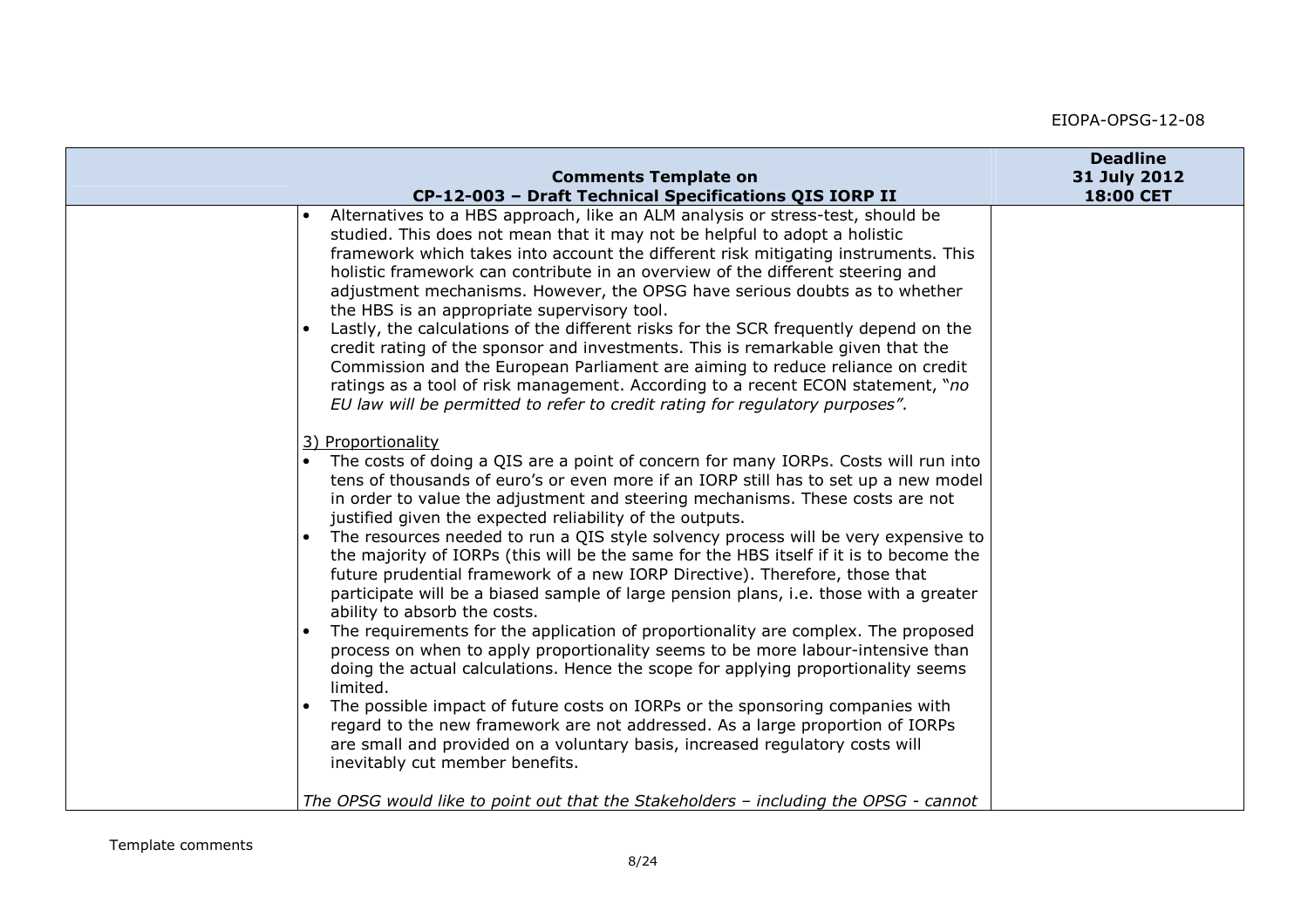|     | <b>Comments Template on</b>                                                                                                                                                                                                                                                                                                                                                                                                                                                                                                                                                                                                                                                                                                                                                                                                                     | <b>Deadline</b><br>31 July 2012 |
|-----|-------------------------------------------------------------------------------------------------------------------------------------------------------------------------------------------------------------------------------------------------------------------------------------------------------------------------------------------------------------------------------------------------------------------------------------------------------------------------------------------------------------------------------------------------------------------------------------------------------------------------------------------------------------------------------------------------------------------------------------------------------------------------------------------------------------------------------------------------|---------------------------------|
|     | CP-12-003 - Draft Technical Specifications QIS IORP II                                                                                                                                                                                                                                                                                                                                                                                                                                                                                                                                                                                                                                                                                                                                                                                          | 18:00 CET                       |
|     | deliver thorough and comprehensive input to this consultation due to the inadequate<br>time scale. As a consequence, this has limited the level of detail that we could offer in<br>our response.                                                                                                                                                                                                                                                                                                                                                                                                                                                                                                                                                                                                                                               |                                 |
| Q1. | No, the OPSG does not agree with the general set-up of the QIS exercise. This<br>because of the following three reasons:<br>1) The QIS will not give all necessary insights for IORP II.<br>2) The representativeness of the QIS is insufficient for an IORP II proposal by the EC.<br>3) This exercise is very exhaustive.<br>4) This QIS does not empathise with the "real life" of IORPs used as HR vehicles.                                                                                                                                                                                                                                                                                                                                                                                                                                |                                 |
|     | 1) The QIS will not give all necessary insights for IORP II<br>If this is the only QIS (on Lamfalussy Level 1) before the proposal of IORP II by<br>the European Commission (as indicated by the European Commission), then not all<br>relevant questions can be directed and clearly answered in one pass. To<br>adequately capture the occupational pensions sector, EIOPA needs to request more<br>information, on what is already a very complex QIS. Furthermore, insights from<br>the Netherlands, where market consistent valuation is in use, suggest that the<br>scope for subjectivity could lead to different interpretations by organisations,<br>leading to different inputs, that are all market consistent. Numbers from the QIS<br>are thus insecure and (very) dependent on assumptions (in calibrating the model<br>$etc.$ ). |                                 |
|     | There is the risk that IORPs will not have enough time to be $-$ and certainly are at<br>the moment not - sufficiently equipped to reply (leading to a limited number of<br>replies). Focus of responses will be on the technical details and not on general<br>concept and usability of HBS.                                                                                                                                                                                                                                                                                                                                                                                                                                                                                                                                                   |                                 |
|     | The resources needed to run a QIS style solvency process will be very expensive to<br>the majority of IORPs (proportionality). Therefore, those that participate will be a<br>biased sample of large pension plans - those that can more readily absorb the<br>cost.<br>In the UK, pension plans only approach this level of analysis in their triennial<br>reviews. Again running this (HBS) exercise on an annual or even quarterly basis<br>will be very costly.                                                                                                                                                                                                                                                                                                                                                                             |                                 |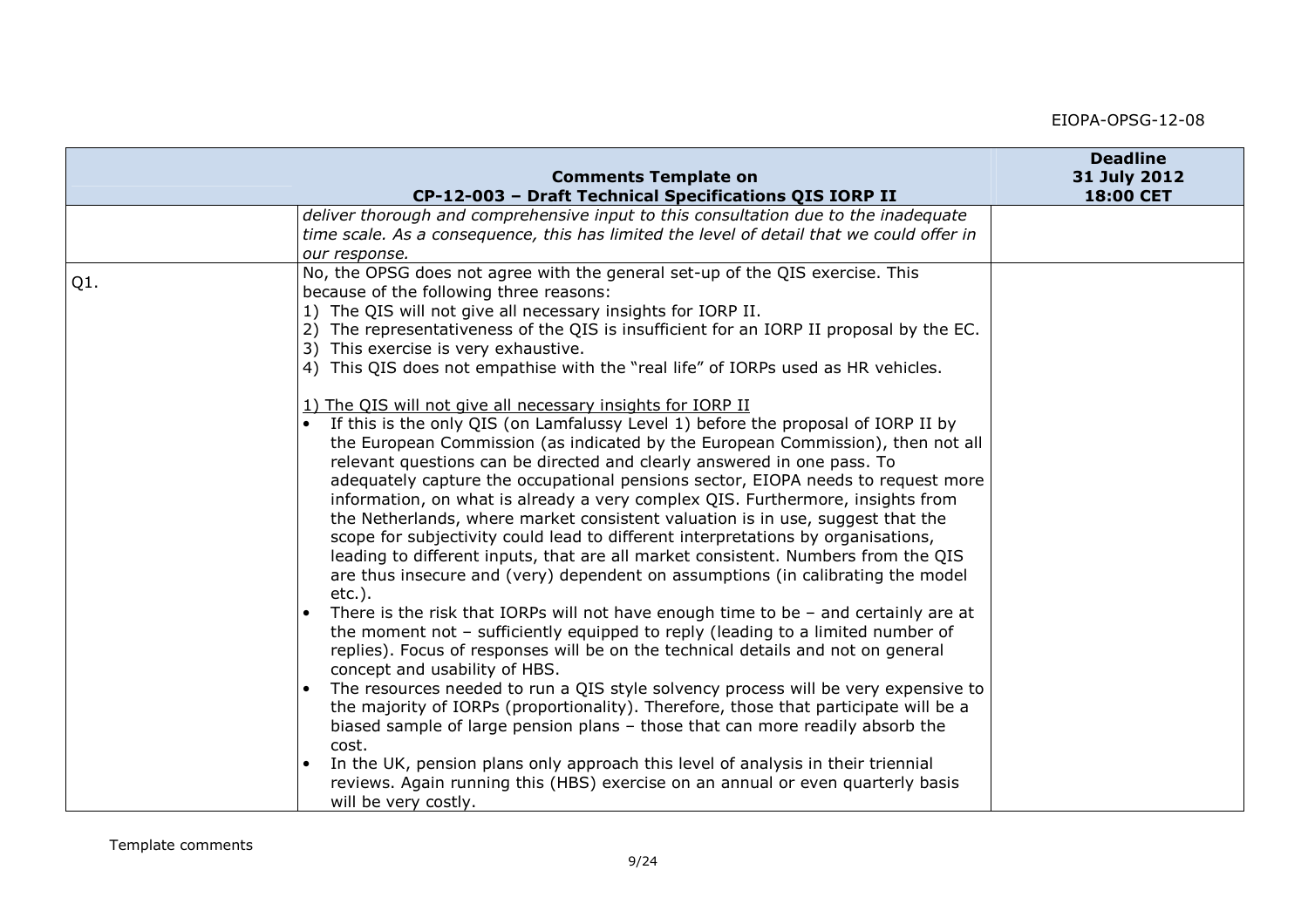| <b>Comments Template on</b><br>CP-12-003 - Draft Technical Specifications QIS IORP II                                                                                                                                                                                                                                                                                                                                                                                                                                                                                                                                                                                                                                                                                                                                                                                                                                                                                                                                                                                                                                                                                                                                                                                                                                                                                                                                                                                                                                                                                                                                       | <b>Deadline</b><br>31 July 2012<br>18:00 CET |
|-----------------------------------------------------------------------------------------------------------------------------------------------------------------------------------------------------------------------------------------------------------------------------------------------------------------------------------------------------------------------------------------------------------------------------------------------------------------------------------------------------------------------------------------------------------------------------------------------------------------------------------------------------------------------------------------------------------------------------------------------------------------------------------------------------------------------------------------------------------------------------------------------------------------------------------------------------------------------------------------------------------------------------------------------------------------------------------------------------------------------------------------------------------------------------------------------------------------------------------------------------------------------------------------------------------------------------------------------------------------------------------------------------------------------------------------------------------------------------------------------------------------------------------------------------------------------------------------------------------------------------|----------------------------------------------|
| 2) The representativeness of the QIS is insufficient for an IORP II proposal by the EC<br>Only 8 out of 27 Member States will participate in the QIS.<br>Municipal/Local Authorities pension schemes are not included, although these are<br>significant providers of second pillar pension schemes.<br>In some Member States the QIS will not be performed by IORPs, but by<br>supervisory authorities using aggregate data (or done by actuarial firms on behalf<br>of the supervisory authority). It is our opinion that EIOPA and the Commission will<br>only receive a good indication of the real impact of the QIS on IORPs, when the<br>QIS is performed by IORPs. The use of aggregated data makes the comparison<br>between funds and countries meaningless. EIOPA will find it very difficult to gain<br>an adequate overview of this project without being aware of the moving parts that<br>lie beneath the data.<br>If IORPs are unable participate in the QIS, they will not be able to respond<br>(properly) to the qualitative questionnaire. It is the purpose of the qualitative<br>questionnaire to obtain an assessment by the IORPs of the clarity of the technical<br>specifications, the quality of inputs and results, the methodology of the QIS, the<br>practicability of the calculations involved and the use of simplifications. In addition,<br>IORPs will be invited to give a first impression of the outcomes of the QIS and the<br>potential policy reaction by the IORPs and other stakeholders. How can IORPs<br>respond to these questions if they are excluded from running the QIS? |                                              |
| 3) This exercise is very exhaustive<br>The exercise is dependent on many $-$ debatable $-$ assumptions like stable<br>correlations, normal curves, absence of tail-risk and the ability for analysts to<br>accurately predict the future.<br>The events of the last few years have shaken confidence in the underlying<br>assumptions of the HBS. Indeed these model risks are not new; unfortunately they<br>did not receive adequate consideration when Value at Risk (VaR) became a<br>prudential tool for the banking and insurance sectors. Consequently we have<br>concerns about the wisdom of using VaR as a supervisory tool for the pensions<br>sector.                                                                                                                                                                                                                                                                                                                                                                                                                                                                                                                                                                                                                                                                                                                                                                                                                                                                                                                                                           |                                              |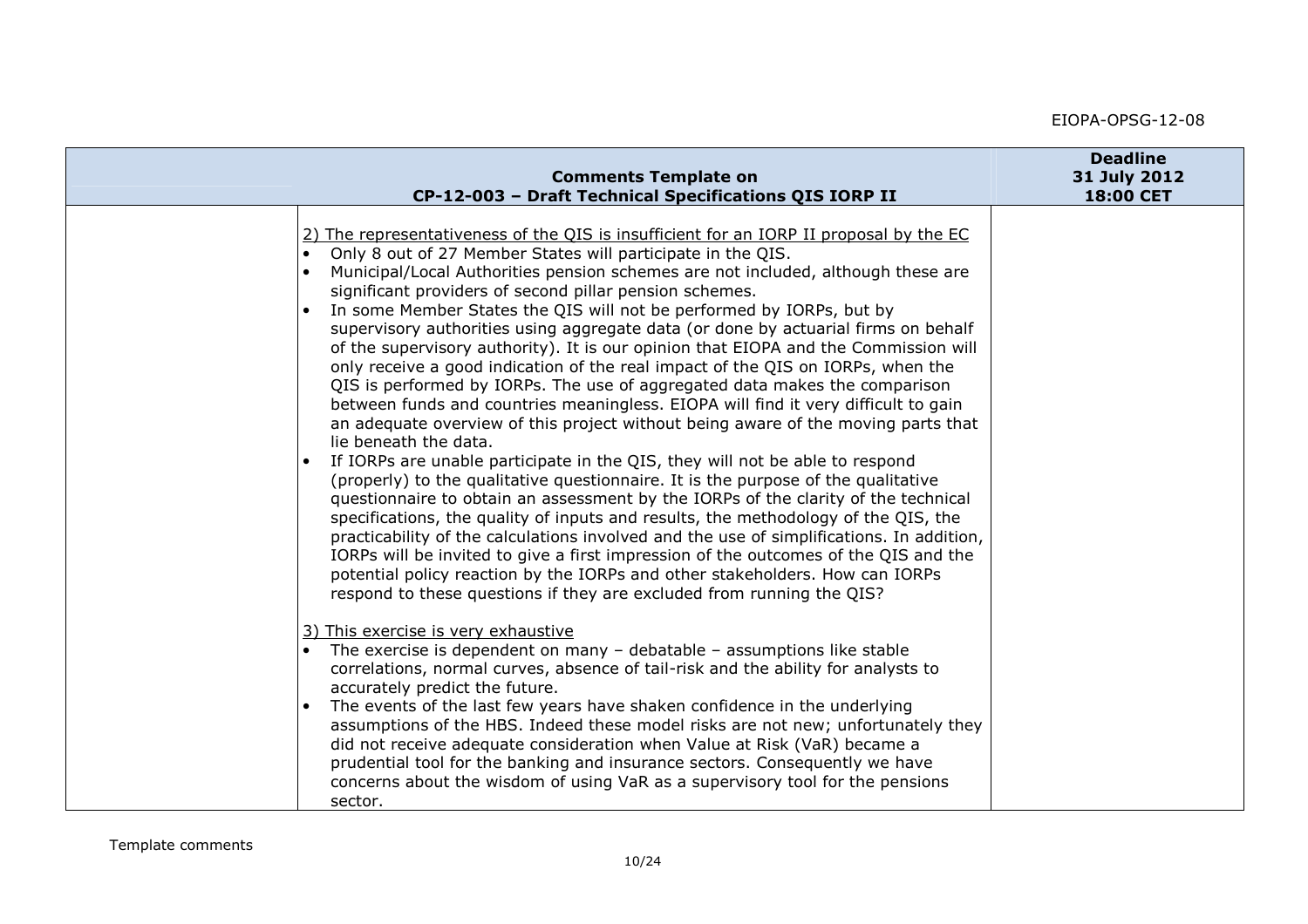| <b>Comments Template on</b>                                                                                                                                                                                                                                                                                                                                                                                                                                                                                                                                                                                                                                                                  | <b>Deadline</b><br>31 July 2012 |
|----------------------------------------------------------------------------------------------------------------------------------------------------------------------------------------------------------------------------------------------------------------------------------------------------------------------------------------------------------------------------------------------------------------------------------------------------------------------------------------------------------------------------------------------------------------------------------------------------------------------------------------------------------------------------------------------|---------------------------------|
| CP-12-003 - Draft Technical Specifications QIS IORP II                                                                                                                                                                                                                                                                                                                                                                                                                                                                                                                                                                                                                                       | 18:00 CET                       |
| 4) This QIS does not empathise with the "real life" of IORPs used as HR vehicles.                                                                                                                                                                                                                                                                                                                                                                                                                                                                                                                                                                                                            |                                 |
| The proposed technical specifications are heavily inspired by the Solvency II<br>framework for insurance companies. The level of detail and complexity of the QIS is<br>beyond the capabilities of most sponsoring companies and their IORPs. These IORPs<br>will have difficulty in completing the questions and will be limited in their ability to<br>comment properly.                                                                                                                                                                                                                                                                                                                   |                                 |
| If this QIS concept becomes the blueprint for a new supervisory regime for IORPs,<br>then there is a significant risk that it will undermine the future motivation of<br>sponsoring employers in the Member States to evaluate, to set up and to use IORPs in<br>future.                                                                                                                                                                                                                                                                                                                                                                                                                     |                                 |
| <b>Improvement of the QIS</b><br>The OPSG recommends more QISs and greater IORP representation across Europe,<br>before the European Commission makes its Level 1 proposal. More QISs will lead to<br>higher stakeholder involvement and a better understanding by IORPs, Commission,<br>Parliament and supervisors on how to shape the revised IORP Directive. In addition,<br>more information with respect to the characteristics of the technical provisions and the<br>prudential framework will be necessary, for example the tiering of assets and liabilities<br>and recovery periods.                                                                                               |                                 |
| Some supplementary questions which EIOPA could ask are:<br>What does a healthy pension fund look like? This is a three dimensional issue that<br>includes assets, liabilities, sponsor /IORP health and the scheme's age profile.<br>What percentage of all technical provisions are due in the next ten years? This<br>should sub-divide the best estimate of liabilities between those falling between<br>now and ten years and those due in more than 10 years - it provides some insight<br>into the maturity profile.<br>What suggestions do stakeholders have to link supervisory actions with (changes<br>in) the characteristics of the HBS? When and how should these be triggered? |                                 |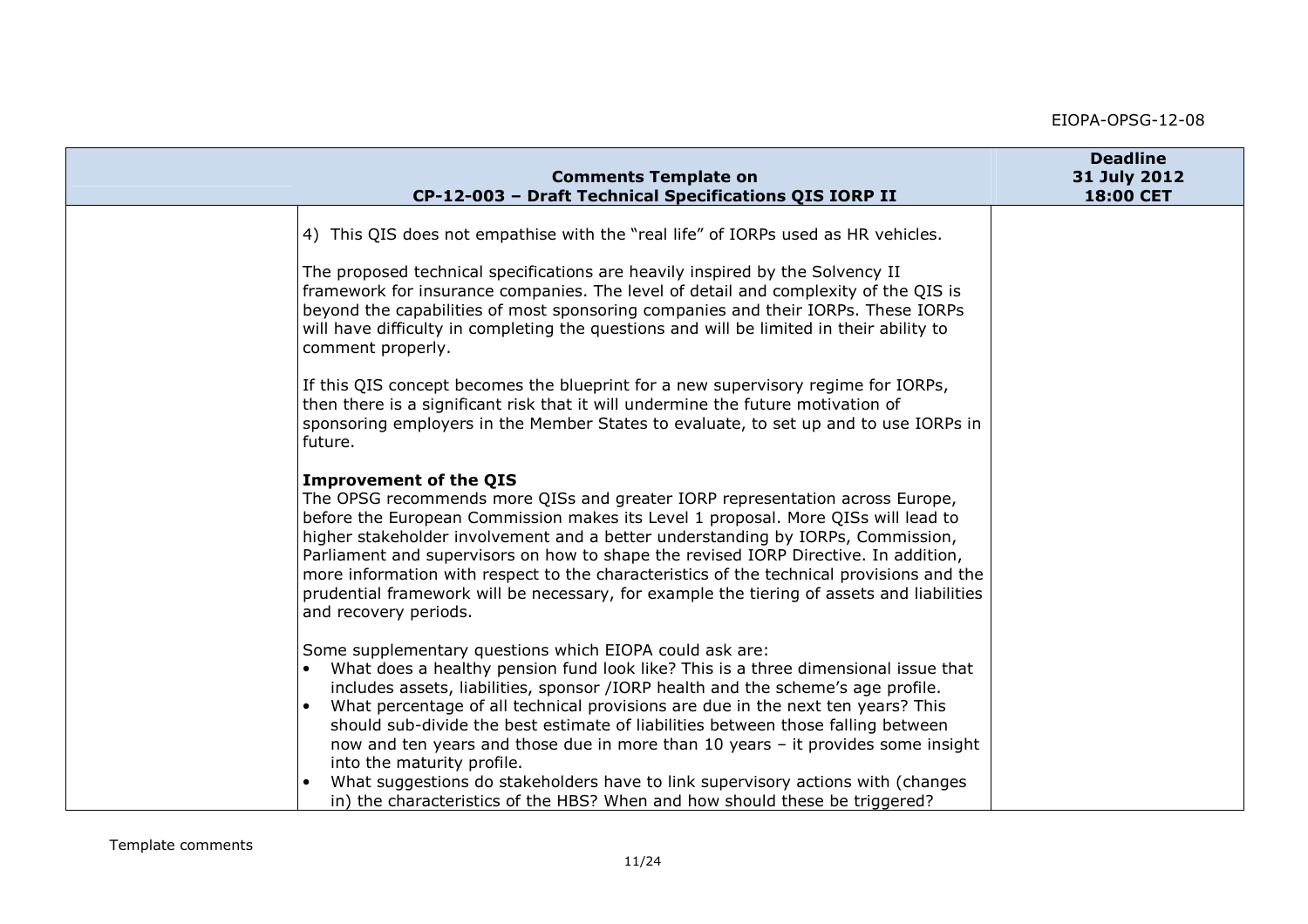|        | <b>Comments Template on</b>                                                                                                                                                                                                                                                                                                                                                                                                                                                                                                                                                                                                                                                                                                                                                                                                                                                                                                                                                                                                              | <b>Deadline</b><br>31 July 2012 |
|--------|------------------------------------------------------------------------------------------------------------------------------------------------------------------------------------------------------------------------------------------------------------------------------------------------------------------------------------------------------------------------------------------------------------------------------------------------------------------------------------------------------------------------------------------------------------------------------------------------------------------------------------------------------------------------------------------------------------------------------------------------------------------------------------------------------------------------------------------------------------------------------------------------------------------------------------------------------------------------------------------------------------------------------------------|---------------------------------|
|        | CP-12-003 - Draft Technical Specifications QIS IORP II                                                                                                                                                                                                                                                                                                                                                                                                                                                                                                                                                                                                                                                                                                                                                                                                                                                                                                                                                                                   | <b>18:00 CET</b>                |
|        | What views do stakeholders have on the length of recovery periods?                                                                                                                                                                                                                                                                                                                                                                                                                                                                                                                                                                                                                                                                                                                                                                                                                                                                                                                                                                       |                                 |
| $Q2$ . | No, the OPSG does not think that the adjustment (discretionary and conditional<br>benefits, last resort benefit reductions) and security mechanisms (sponsor support,<br>pension protection schemes) are taken into account adequately.                                                                                                                                                                                                                                                                                                                                                                                                                                                                                                                                                                                                                                                                                                                                                                                                  |                                 |
|        | If there will be only one QIS, this QIS should provide all the possible answers,<br>insights, and numbers. This is not possible under the current technical specifications.<br>These answers, insights and data need to be addressed, since the adjustment and<br>steering mechanisms are new elements (compared to other topics) for EIOPA to<br>assess and it is unlikely that we can fully assess them correctly in one QIS. The<br>adjustment and steering mechanisms define the difference between pension funds and<br>insurance companies, making the HBS even more complex than Solvency II. After 5<br>QISs the Solvency II framework is still unclear, with the discount curve (UFR,<br>matching premium/counter cyclical premium) still undecided with the impact of the<br>curve on the solvency position of insurance companies (and also on the markets and<br>the economy) being extremely severe. The Commission and EIOPA will not be able to<br>calibrate the adjustment and steering mechanisms for IORPs in one QIS. |                                 |
| Q3.    | The "old-items" – which are directly copied from Solvency II – are sufficiently clear<br>and well documented. The "new-items" - such as the valuation of the steering and<br>adjustment mechanisms - are understudied and insufficiently clear, more guidance is<br>necessary. Here are some examples:<br>The HBS requires complex (option) techniques. There is little attention to these<br>techniques in the technical specifications.<br>The relation between the valuation of the different steering and adjustment<br>mechanisms and prudential framework is important, but unknown (e.g. length of<br>recovery plans, tiering).<br>The valuation of liabilities and contingent assets is dependent on many difficult<br>assumptions. Note there is no market for long dated liabilities, for wage indexation<br>and long term volatility (important for contingent assets and liabilities like sponsor<br>support and conditional indexation).<br>It is unclear how incomplete pension contracts/discretionary benefits should be |                                 |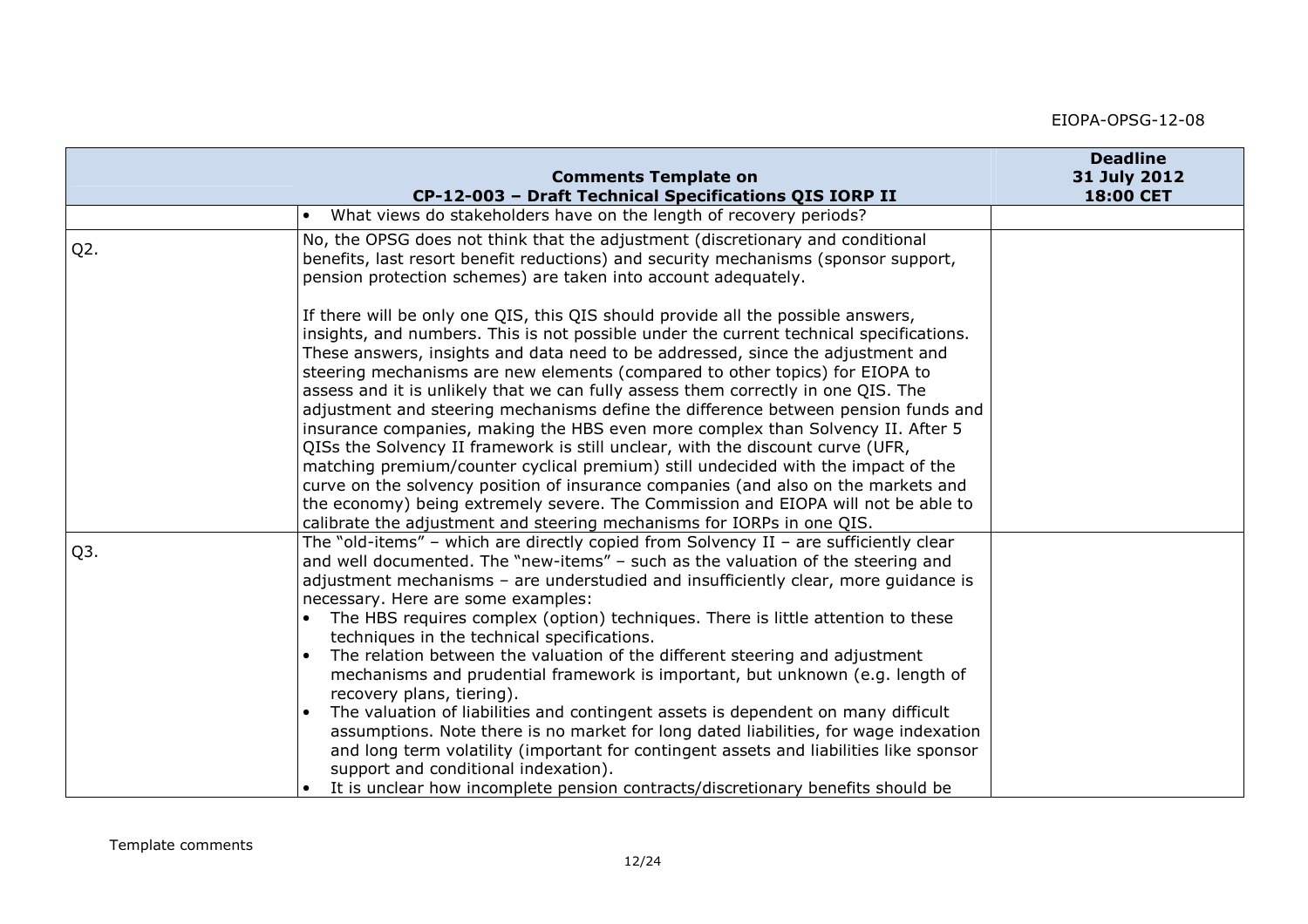|     | <b>Comments Template on</b><br>CP-12-003 - Draft Technical Specifications QIS IORP II                                                                                                                                                                                                                                                                                                                                                                                                                                                                                                                                                                                                                                                                                                                                                                                       | <b>Deadline</b><br>31 July 2012<br>18:00 CET |
|-----|-----------------------------------------------------------------------------------------------------------------------------------------------------------------------------------------------------------------------------------------------------------------------------------------------------------------------------------------------------------------------------------------------------------------------------------------------------------------------------------------------------------------------------------------------------------------------------------------------------------------------------------------------------------------------------------------------------------------------------------------------------------------------------------------------------------------------------------------------------------------------------|----------------------------------------------|
|     | valued.<br>How many years of use of steering instruments may be included? The more years<br>of extra contributions, the lower the capital requirement.<br>The OPSG supports the proposal that the specific characteristics of IORPs, like<br>sponsor support and pension protection schemes, are taken into account.<br>However, the methodology to take sponsor (employer) support and pension<br>protection schemes into account is of an incredible complexity and gives significant<br>rise to doubts whether this issue and its nature (even from a SLL perspective) is<br>really understood. Given the fact that the valuation of sponsor support and pension<br>protection schemes are new concepts, then the need for a profound discussion on<br>these topics is manifest.                                                                                         |                                              |
|     | Stakeholders should have the opportunity to respond not only to the technical<br>standards, but also on the draft QIS spread sheet before the QIS performed. It is<br>unclear if the reporting template will be set up in such a way, that it will also be useful<br>for auditors. It would have been easier for stakeholders to respond to this<br>consultation, if a draft spread sheet for the QIS was already attached to the<br>consultation document.                                                                                                                                                                                                                                                                                                                                                                                                                 |                                              |
| Q4. | The calculations proposed in the technical specifications are feasible, but the accuracy<br>and the sensitivity of the outcomes are questionable. To calculate the HBS, IORPs<br>have to make many assumptions, so there is a severe risk of pseudo security. Balance<br>sheet items will receive a value, but this value is very sensitive to many underlying<br>assumptions, which in changing them, could lead to completely different, but<br>legitimate, results. The "model-risk" of this approach is very large. There will be an<br>accumulation of assumptions and therefore insecurities. The impact of a small change<br>in the assumptions can have a large impact on the outcome, because the sensitivity to<br>some assumptions is high. Therefore, the OPSG has little confidence that the outcome<br>will be useful for supervisors and the pension sector. |                                              |
|     | The costs are probably not justified given the expected reliability of the outcomes. The<br>process is very expensive (it implies doing an ALM type of study). Costs will run into<br>tens of thousands of euros and even more if an IORP still has to set up a new model in                                                                                                                                                                                                                                                                                                                                                                                                                                                                                                                                                                                                |                                              |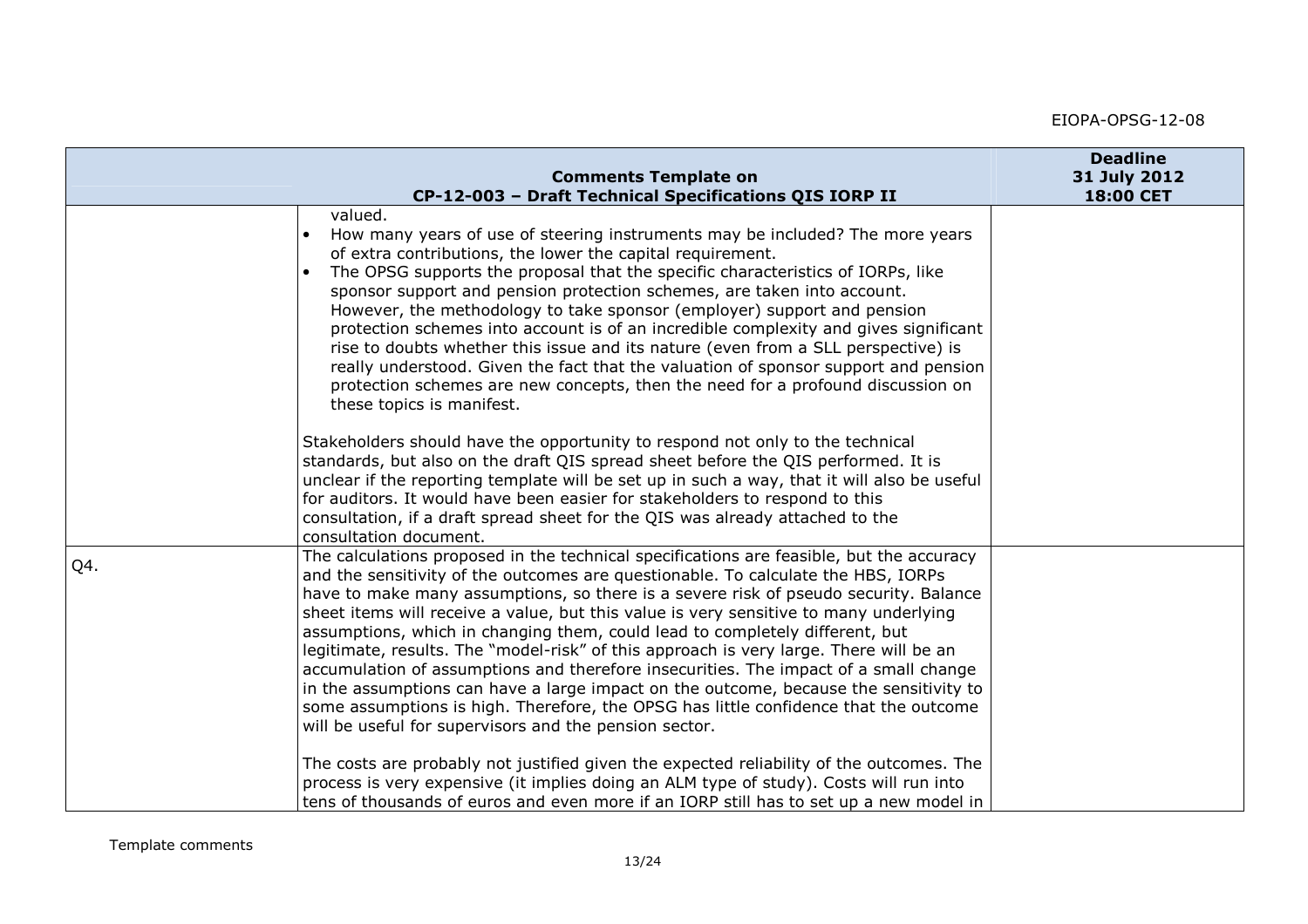|     | <b>Comments Template on</b><br>CP-12-003 - Draft Technical Specifications QIS IORP II                                                                                                                                                                                                                                                                                                                                                                                                                                                                                                                                                                                                                                                                                                                                                                                                                                                                       | <b>Deadline</b><br>31 July 2012<br>18:00 CET |
|-----|-------------------------------------------------------------------------------------------------------------------------------------------------------------------------------------------------------------------------------------------------------------------------------------------------------------------------------------------------------------------------------------------------------------------------------------------------------------------------------------------------------------------------------------------------------------------------------------------------------------------------------------------------------------------------------------------------------------------------------------------------------------------------------------------------------------------------------------------------------------------------------------------------------------------------------------------------------------|----------------------------------------------|
|     | order to value the adjustment and steering mechanisms.                                                                                                                                                                                                                                                                                                                                                                                                                                                                                                                                                                                                                                                                                                                                                                                                                                                                                                      |                                              |
|     | In order to mitigate the costs of performing a QIS, the OPSG would suggest that the<br>analysis is conducted using December 2012 data, as it gives IOPRs an opportunity to<br>bring forward reviews and make more cost efficient use of the actuarial resources.                                                                                                                                                                                                                                                                                                                                                                                                                                                                                                                                                                                                                                                                                            |                                              |
| Q5. | Yes, the OPSG believes that the draft technical specifications provide enough quidance<br>on how to set up and value the HBS. However, there is too little guidance provided on<br>how to calculate the desired value of the adjustments. This requires a lot of<br>interpretation in order to evaluate the steering and adjustments mechanisms. This will<br>lead to large differences in the answers; both from interpreting how and which options<br>should be taken into account, as from the way these options should be calculated.<br>Further, there is too little attention in the draft technical specifications for the<br>interaction/co-integration between the various steering/adjustment instruments. The<br>value of the different elements out of the HBS cannot always be aggregated. For<br>example, an increase in the value of the sponsor's support will also influence the value<br>of conditional benefits in the concept of a HBS. |                                              |
|     | In order to have a good insight on the actual impact of the QIS exercise, EIOPA should<br>ask for the numbers AND the underlying assumptions from each scheme. The OPSG<br>realises that this more comprehensive analysis makes the QIS more burdensome.<br>Therefore, the OPSG asks whether EIOPA has considered the amount of resources that<br>would be required to supervise this prudential structure. If the HBS were to be<br>implemented as supervisory instrument, who is going to pay for the additional<br>resources to supervise this regime?                                                                                                                                                                                                                                                                                                                                                                                                   |                                              |
| Q6. | In general, hard evidence based justification is required to use simplified calculations.<br>The proposed process on when to apply proportionality seems to be more labour-<br>intensive than doing actual calculations and this implies that IORPs might not use the<br>simplified calculations. According to the OPSG, many more simplifications are desirable<br>(given the purpose of this QIS). Starting simple and gradually deciding on where more<br>sophistication is needed $-$ to form the basis of the next QIS $-$ is a better process and<br>would lead to a better outcome.                                                                                                                                                                                                                                                                                                                                                                  |                                              |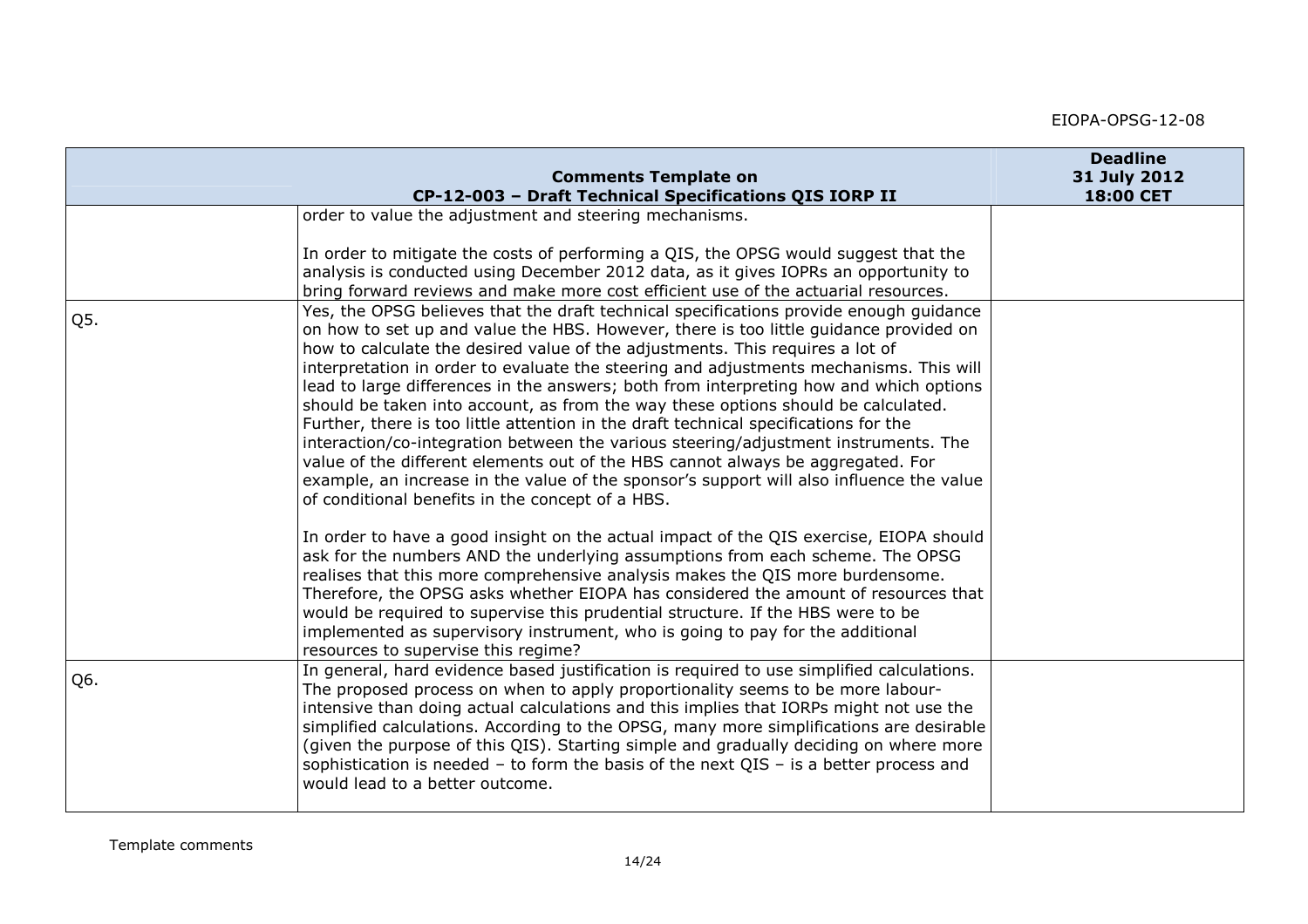|     | <b>Comments Template on</b><br>CP-12-003 - Draft Technical Specifications QIS IORP II                                                                                                | <b>Deadline</b><br>31 July 2012<br>18:00 CET |
|-----|--------------------------------------------------------------------------------------------------------------------------------------------------------------------------------------|----------------------------------------------|
|     | The valuation of the sponsor support and the pension protection scheme could be<br>simplified further. The use of ratings to evaluate sponsor support can create an                  |                                              |
|     | excessive burden on sponsors, namely on small and medium companies, not-for-profit                                                                                                   |                                              |
|     | and public companies since these companies do not have ratings. The same problem<br>arises for multi-employer IORPs. The simplification for the valuation of amounts                 |                                              |
|     | recoverable from insurance and the risk margin is adequate. However, the OPSG                                                                                                        |                                              |
|     | rejects the proposal of an inclusion of implicit or explicit risk margin or buffer as part                                                                                           |                                              |
|     | of technical provisions. The concept of cost of capital is not relevant for IORPs. In<br>addition, no attention is paid to the fact that the value of the risk margin will interfere |                                              |
|     | with other elements of the HBS - this needs to be clarified.                                                                                                                         |                                              |
| Q7. | The OPSG believes that IORPs will be able to take into account the trend in mortality                                                                                                |                                              |
|     | rates, at least from a technical point of view. The providers of mortality tables need to                                                                                            |                                              |
|     | be reputable. In this context, mortality rate-trends should be defined on a national<br>level, for example by national working groups, and not on a harmonised European              |                                              |
|     | stage, so that structural disparities can be dealt with appropriately.                                                                                                               |                                              |
|     | Currently, not all Member States use the 'foreseeable trend' in their calculations. This                                                                                             |                                              |
|     | highlights differences in the application of pension regulation between Member States.                                                                                               |                                              |
|     | Moreover, IORPs in those Member States where at this time there is no obligation to<br>use future mortality rates in the calculation of technical provisions, will be confronted     |                                              |
|     | with significant immediate increases in their provisions.                                                                                                                            |                                              |
| Q8. | No, it is not clear enough from the technical specifications what cash flows should be                                                                                               |                                              |
|     | taken into account in the calculation of the best estimate. There is a clear case for<br>more guidance, to assure some utility and comparability of the outputs. For example,        |                                              |
|     | more guidance is required for:                                                                                                                                                       |                                              |
|     | When projected benefit obligations (PBO) i.e. allowing for future salary increases                                                                                                   |                                              |
|     | should be taken into account.                                                                                                                                                        |                                              |
|     | Definitions of conditional, discretionary and mixed benefits are not clear and it is<br>therefore very hard to make a distinction between those.                                     |                                              |
|     | Difference between "ex post" and "ex ante" benefit reductions.                                                                                                                       |                                              |
|     | Definition and use of conditional benefits and contractual options.                                                                                                                  |                                              |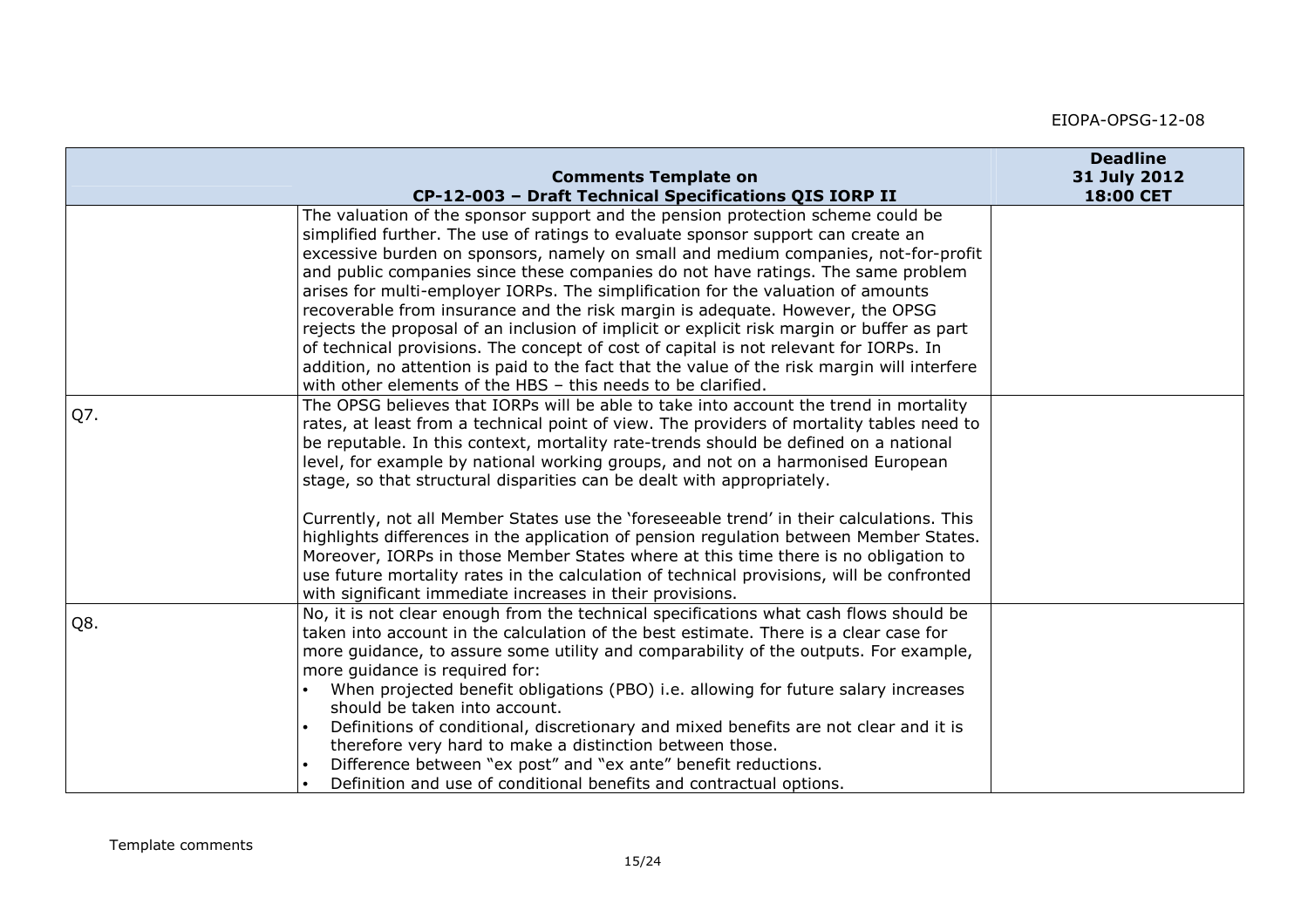|                                                                                                                                                                                                                                                                                                                                                                                                                                                                                                                                                                                                                                                                                                                                                                                                                                                                                                                                                                                                                                                                                                                                                                                                                                                             | <b>Deadline</b><br>31 July 2012                                                                         |
|-------------------------------------------------------------------------------------------------------------------------------------------------------------------------------------------------------------------------------------------------------------------------------------------------------------------------------------------------------------------------------------------------------------------------------------------------------------------------------------------------------------------------------------------------------------------------------------------------------------------------------------------------------------------------------------------------------------------------------------------------------------------------------------------------------------------------------------------------------------------------------------------------------------------------------------------------------------------------------------------------------------------------------------------------------------------------------------------------------------------------------------------------------------------------------------------------------------------------------------------------------------|---------------------------------------------------------------------------------------------------------|
| CP-12-003 - Draft Technical Specifications QIS IORP II                                                                                                                                                                                                                                                                                                                                                                                                                                                                                                                                                                                                                                                                                                                                                                                                                                                                                                                                                                                                                                                                                                                                                                                                      | 18:00 CET                                                                                               |
| According to the OPSG, the possibility to reduce benefits in the valuation of the best<br>estimate of technical provisions should be taken into account, under the condition that<br>benefit steering is a regular steering instrument, which has been properly<br>communicated to the members. If benefit steering is only an "ex-post" steering<br>instrument and has not been properly communicated to the members the possibility to<br>reduce benefits should not be taken into account.                                                                                                                                                                                                                                                                                                                                                                                                                                                                                                                                                                                                                                                                                                                                                               |                                                                                                         |
| However, the OPSG wants to point out that this question is intertwined with social and<br>labour law. In some Member States, pension reduction or benefit steering is a clear<br>part of social and labour law; in others sponsoring companies are always required to<br>guarantee the pension promised.                                                                                                                                                                                                                                                                                                                                                                                                                                                                                                                                                                                                                                                                                                                                                                                                                                                                                                                                                    |                                                                                                         |
| This question highlights the different sponsor relationships between Member States. It<br>implies that these technical specifications could be possible in one Member State, but<br>not in the other.                                                                                                                                                                                                                                                                                                                                                                                                                                                                                                                                                                                                                                                                                                                                                                                                                                                                                                                                                                                                                                                       |                                                                                                         |
| The OPSG have some serious concerns (see also Q3) with the principles for the<br>valuation of sponsor support:<br>Employing sophisticated modelling techniques that forecast the sponsor's financial<br>capacity depend on mean (Central Limit Theorem) forward assumptions behaviour.<br>In reality the outcome will be bifurcated, i.e. the sponsor can either cover or not<br>cover the deficit. In some Member States the sponsoring company has to cover the<br>deficit anyhow. Unless the sponsor is bankrupt the sponsor cannot escape from<br>this legal obligation.<br>This legal obligation demonstrates why the Holistic Balance Sheet approach on the<br>level of the IORP does not always make sense, for example, where an IORP has<br>two different pension schemes with two different sponsoring undertakings. Some<br>of the questions of the QIS lead to the valuation of the sponsoring company, but<br>how do you value the sponsor covenant, where there is more than one sponsor<br>(e.g. industry-wide pension schemes) or how do you value the sponsor support for<br>a public pension scheme? An approach linked to the schemes irrespective of the<br>pension provider could make more sense. Otherwise - from the perspective of |                                                                                                         |
|                                                                                                                                                                                                                                                                                                                                                                                                                                                                                                                                                                                                                                                                                                                                                                                                                                                                                                                                                                                                                                                                                                                                                                                                                                                             | <b>Comments Template on</b><br>some different Member States - some schemes and thus members are treated |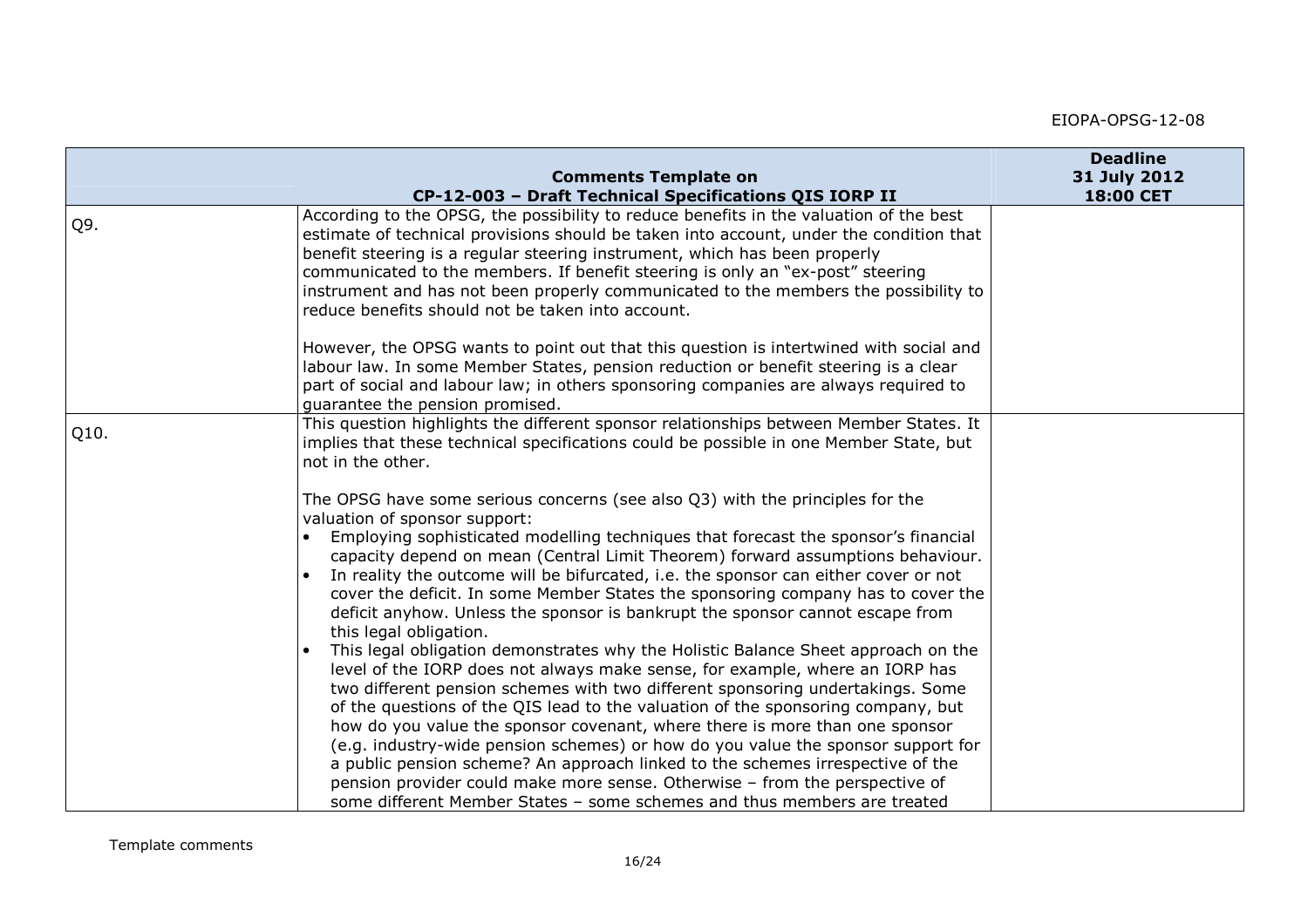|      | <b>Comments Template on</b>                                                                                                                                                                                                                                                                                                                                                                                                                                                                                                                                                                                                                                                                      | <b>Deadline</b><br>31 July 2012 |
|------|--------------------------------------------------------------------------------------------------------------------------------------------------------------------------------------------------------------------------------------------------------------------------------------------------------------------------------------------------------------------------------------------------------------------------------------------------------------------------------------------------------------------------------------------------------------------------------------------------------------------------------------------------------------------------------------------------|---------------------------------|
|      | CP-12-003 - Draft Technical Specifications QIS IORP II                                                                                                                                                                                                                                                                                                                                                                                                                                                                                                                                                                                                                                           | 18:00 CET                       |
|      | differently than others. Therefore, the question arises if the HBS approach should<br>be used for supervision of IORPs or of pension schemes. More guidance with<br>respect to this question would be desirable.<br>Though far from perfect (due to bifurcation) an assessment of the sponsor<br>covenant could be based on the present value of the deficit and the capability of<br>the sponsor to cover the deficit today - through the issuance of a bond.<br>Alternatively if the sponsor is a public and listed company with credit default<br>swaps. The pension fund liability and the ability to fund the liability will manifest<br>itself in the pricing of the sponsor/issuer's CDS. |                                 |
|      | According to the OPSG Pension Protection Schemes (PPSs) should be incorporated as<br>an asset on the HBS. We endorse the notion of HBS 6.71, if the PPS covers 100% of<br>the benefits and is sufficiently strong, its value should close the funding gap. This<br>would be a simplification for the IORPs and would avoid unnecessarily complex HBS<br>accounting.                                                                                                                                                                                                                                                                                                                              |                                 |
|      | Alternatives for the proposed valuation and the HBS are Asset Liability Management<br>(ALM) studies, scenario analysis and/or stress testing. These are simpler methods<br>than those of the HBS, because the HBS implies probability weighted mark-to-market<br>valuation, which requires ALM scenarios including discount factors (like risk neutral<br>valuation or deflators). These kinds of alternatives should be studied before a new<br>IORP Directive will be proposed. Also, additional fundamental studies are needed to<br>consider how sponsor (employer) support and PPS, being SSL issues at their core and<br>offering high level protection, affect supervisory structures.    |                                 |
| Q11. | In general, a simplification would be better than the complicated mathematical<br>calculations (for the first QIS).                                                                                                                                                                                                                                                                                                                                                                                                                                                                                                                                                                              |                                 |
|      | The OPSG wants to highlight that it would be difficult to provide any meaningful<br>parameters on the probability of default and recovery rates, using financial models<br>with extensive time horizons. Little comfort can be achieved through an average<br>expectation, because the situation will vary considerably from sponsor to sponsor. (A<br>lot of this stochastic work depends on stable correlations and high coefficients of                                                                                                                                                                                                                                                       |                                 |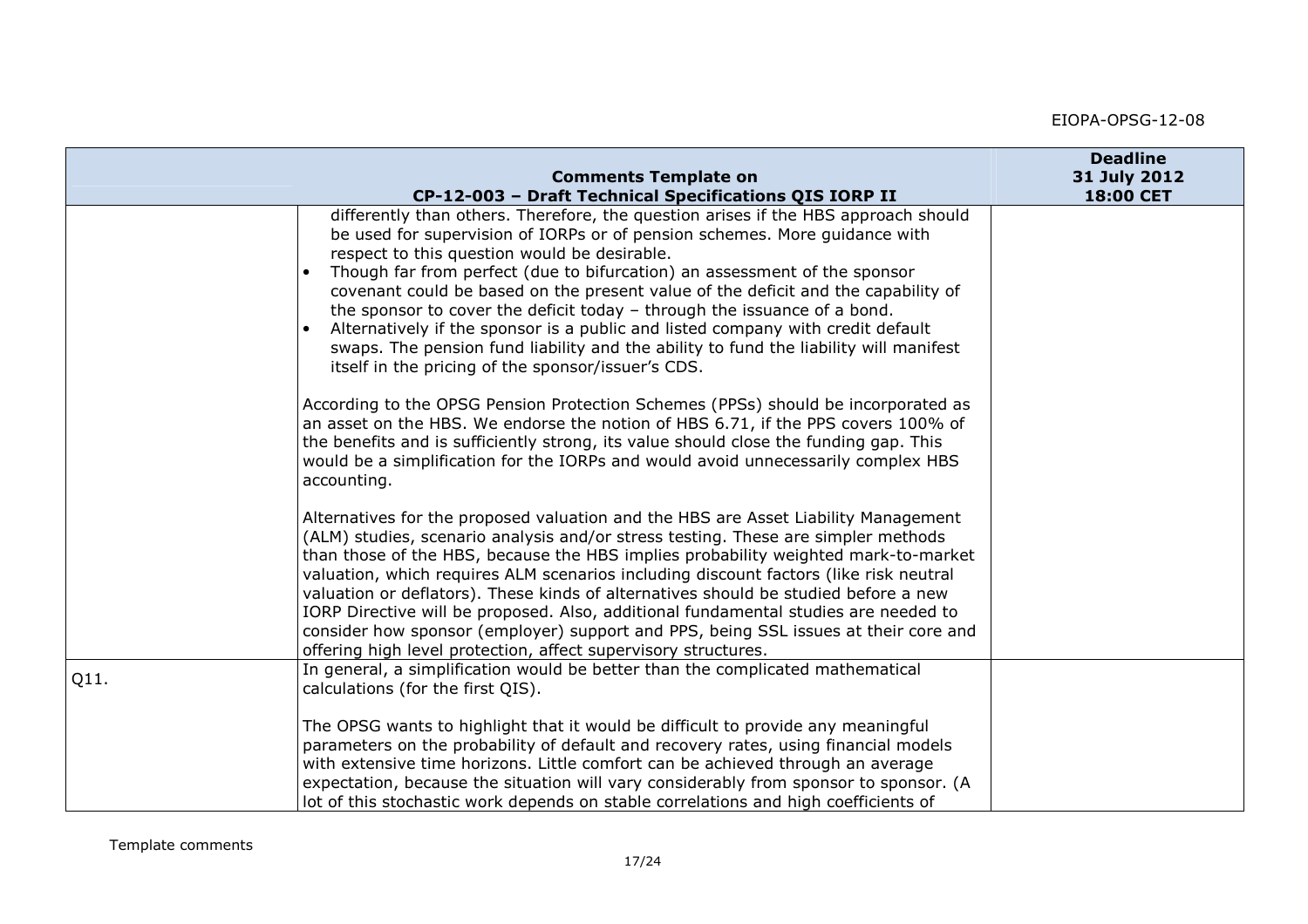|      | <b>Comments Template on</b>                                                                                                                                                                                                                                                                                                                                                                                                                                                                                                                                                                | <b>Deadline</b><br>31 July 2012 |
|------|--------------------------------------------------------------------------------------------------------------------------------------------------------------------------------------------------------------------------------------------------------------------------------------------------------------------------------------------------------------------------------------------------------------------------------------------------------------------------------------------------------------------------------------------------------------------------------------------|---------------------------------|
|      | CP-12-003 - Draft Technical Specifications QIS IORP II                                                                                                                                                                                                                                                                                                                                                                                                                                                                                                                                     | 18:00 CET                       |
|      | determination $(R^2s)$ – which are not present in the real world).                                                                                                                                                                                                                                                                                                                                                                                                                                                                                                                         |                                 |
|      | Another point, which needs clarification, is where do the IORP claims rank with other<br>creditors in the case of a sponsor's default? Is this ranking consistent across Member<br>States? Also see also Q3.                                                                                                                                                                                                                                                                                                                                                                               |                                 |
|      | The OPSG does not advocate short recovery plans, however the OPSG believes the<br>acid test is whether a sponsor if called upon 'today' can finance an IORP deficit. With a<br>positive answer a recovery plan (and its duration) is the product of negotiation<br>between the IORP and the sponsor. If the answer is negative, then this becomes a<br>supervisory issue and a point where the PPS may have to support the scheme (for<br>example in the UK model).                                                                                                                        |                                 |
| Q12. | No, the OPSG does not agree with the methodology that sets out the maximum value<br>of sponsor support (see also Q3). As already mentioned in question 11, the<br>methodology's assumptions for the prediction of cash flows, default probabilities and<br>recovery rates, are at best educated guesses.                                                                                                                                                                                                                                                                                   |                                 |
|      | Another issue will be to decide how many years of EBTDA to include; the more years<br>the better the funding position of the IORP. Conversely, using EBTDA as a proxy for<br>free cash could either put the sponsor into insolvency (as it leaves no cash to run a<br>viable business) or create a false image of security.                                                                                                                                                                                                                                                                |                                 |
|      | A possible simpler alternative could be to take the last 5 or 10 years average ROE<br>(Return on Equity) (a 'very rough' proxy for distributive cash) multiplied by the<br>current equity to give today's capacity, then add a growth factor typical of the<br>economy (2.5%) and discounted by the implied default rate (see page 34 credit<br>ratings) sum the values over time to the value required to fill the deficit. If the time<br>required exceeds 'x' number of years e.g. 10, then the quality of the sponsor's<br>covenant is questionable and requires supervisory scrutiny. |                                 |
| Q13. | The OPSG agrees with the proposals of performing an upward shift in the basic risk-<br>free interest rate curve to approximate the so-called counter cyclical premium and to<br>allow IORPs - under conditions - to apply the so-called matching premium in order to                                                                                                                                                                                                                                                                                                                       |                                 |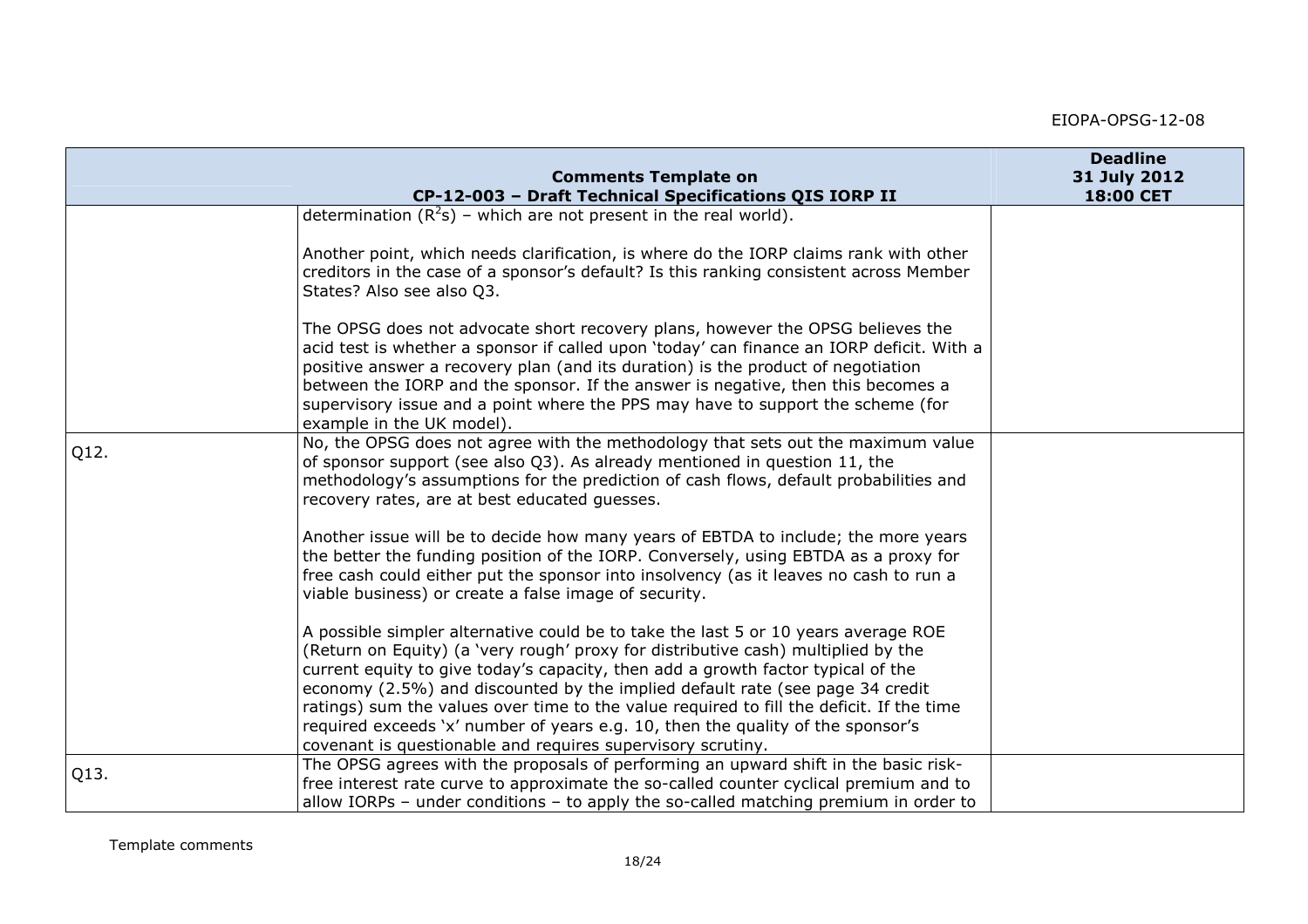|      | <b>Comments Template on</b><br>CP-12-003 - Draft Technical Specifications QIS IORP II                                                                                                                                                                                                                                                                                                                                                                                                                                                                     | <b>Deadline</b><br>31 July 2012<br>18:00 CET |
|------|-----------------------------------------------------------------------------------------------------------------------------------------------------------------------------------------------------------------------------------------------------------------------------------------------------------------------------------------------------------------------------------------------------------------------------------------------------------------------------------------------------------------------------------------------------------|----------------------------------------------|
|      | take into account the long-term nature of pension liabilities.                                                                                                                                                                                                                                                                                                                                                                                                                                                                                            |                                              |
|      |                                                                                                                                                                                                                                                                                                                                                                                                                                                                                                                                                           |                                              |
|      | Referring to the counter cyclical premium (HBS 8.12), the OPSG would like to mention<br>that this adjustment could be helpful, but in the current market environment<br>(distorted by government intervention) a 50bp upward adjustment in the risk-free<br>yield curve does not do justice to historical observations. In addition, more information<br>will be necessary with respect to the conditions for when the counter cyclical premium<br>can be used.                                                                                           |                                              |
|      | With respect to the matching premium (HBS.8.13), the OPSG welcomes the QISs<br>recognition that near and medium term duration technical provisions will often be<br>hedged by IORPs as the market for risk-free (government) hedging 'short and medium<br>term' instruments is deep.                                                                                                                                                                                                                                                                      |                                              |
|      | It is still unclear in the technical specifications how the adjustment of the risk-free<br>interest rate curve (Ultimate Forward Rate, counter cyclical premium) will interfere<br>with the (option) valuation of the steering and adjustment mechanisms. For this<br>valuation, normally a non-adjusted risk-free interest rate curve is used (risk neutral<br>valuation). More explanation in the technical specifications will be necessary in order<br>to prescribe a consistent valuation approach in the HBS, as currently this is not<br>possible. |                                              |
| Q14. | The OPSG strongly welcomes the proposal that there will also be a "Level B" discount<br>rate in the QIS, based on expected returns of the strategic asset allocation rather than<br>a risk-free discount rate, but it is questionable if the level B discount rate should be<br>derived from bond rates at current levels.                                                                                                                                                                                                                                |                                              |
|      | A better approximation for the bond yield could be derived from the long-term<br>historical average of the strategic bond mix described in HBS 8.17 (page 58). An<br>alternative to discounting non-fixed income assets might be to build a model on the<br>sum of historic real economic growth rates (g), historic rates of inflation (f) and<br>historical non-fixed income yields (y) - dividends etc. If $g = 2.5\%$ , $f = 2.5\%$ , $y = 3\%$ ,<br>then the product is 8%. This might be a more realistic expectation for the long-term             |                                              |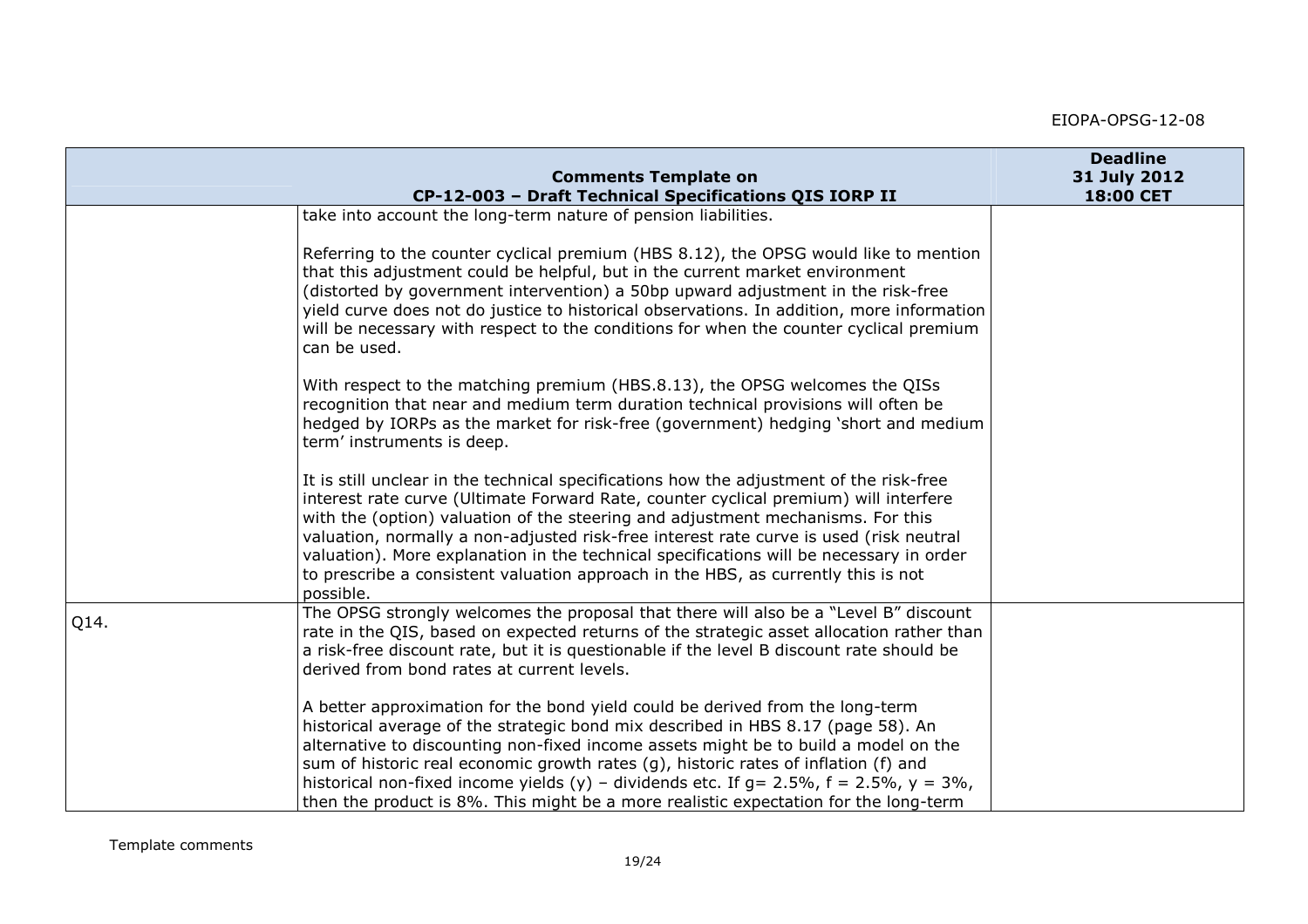|      | <b>Comments Template on</b>                                                                                                                                                                                                                                                                                                                                                                                                                                                                                                                                                       | <b>Deadline</b><br>31 July 2012 |
|------|-----------------------------------------------------------------------------------------------------------------------------------------------------------------------------------------------------------------------------------------------------------------------------------------------------------------------------------------------------------------------------------------------------------------------------------------------------------------------------------------------------------------------------------------------------------------------------------|---------------------------------|
|      | CP-12-003 - Draft Technical Specifications QIS IORP II                                                                                                                                                                                                                                                                                                                                                                                                                                                                                                                            | 18:00 CET                       |
|      | return on non-fixed income assets. Of course both long-term averages and the factor<br>model imply that bond yields will rise, creating losses on the fixed income component<br>of portfolios and liability hedges.                                                                                                                                                                                                                                                                                                                                                               |                                 |
|      | Furthermore, the fixed risk premium of 3% for all other kind of assets does not<br>correspond with the different level of riskiness of these assets (as prescribed in the<br>SCR standard formula). So, there will be an imbalance in risk-return trade-off creating<br>distortions, such as a strong incentive to invest in property (same expected return,<br>but lower capital requirements than equity).                                                                                                                                                                      |                                 |
| Q15. | The OPSG does not agree with the draft technical specifications for expected annual<br>inflation and salary growth, currently set respectively at 2% and 3%. It is quite<br>remarkable that the core principle of market valuation is not used for one of the most<br>important risks for a pension fund.                                                                                                                                                                                                                                                                         |                                 |
|      | The OPSG suggests applying break-even inflation assumptions implied by financial<br>markets. These will lead to valuations consistent with financial markets - using 2%<br>and 3% will not. If and when financial markets discount for rising inflation (they will<br>be more responsive to actual events), these will be reflected in the HBS. Since there is<br>no market for wage inflation, using break-even inflation for price inflation plus 1%<br>could be suggested. A further study on the market impact of using break-even<br>inflation assumptions will be required. |                                 |
|      | In general, the OPSG would like to ask EIOPA to pay much more attention to inflation<br>risk in the QIS given the importance of (wage) inflation for IORPs.                                                                                                                                                                                                                                                                                                                                                                                                                       |                                 |
| Q16. | It seems as if a significant part of the calculation will be done by the spread sheet to<br>be supplied by EIOPA, so that understanding all of the formulae may not be a<br>requirement, as the correct answer should emerge if the right data is input. This<br>implies that the QIS can be performed by IORPs.                                                                                                                                                                                                                                                                  |                                 |
|      | However, it is still very questionable if IORPs will understand what they will be doing<br>and will have a reliable outcome to interpret. In some cases, simplifications are<br>suggested and will probably be used where it seems reasonable to do so. For some                                                                                                                                                                                                                                                                                                                  |                                 |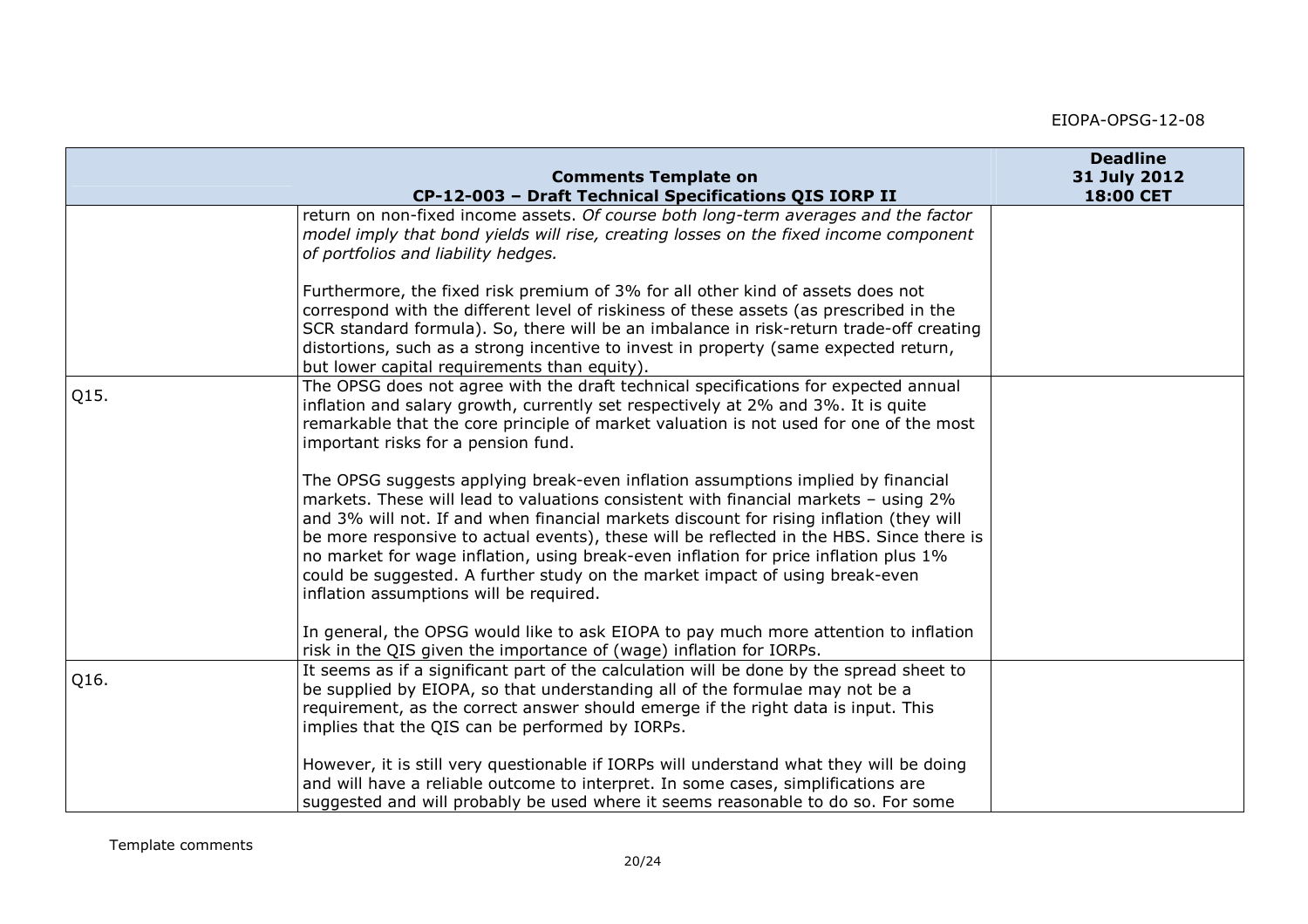|      | <b>Comments Template on</b>                                                                                                                                                                                                                                                                                                                                                                                                                                                                                                                                                                                                                                                                                                                                                                                                                                                                                                                                                                                                                                                                                      | <b>Deadline</b><br>31 July 2012 |
|------|------------------------------------------------------------------------------------------------------------------------------------------------------------------------------------------------------------------------------------------------------------------------------------------------------------------------------------------------------------------------------------------------------------------------------------------------------------------------------------------------------------------------------------------------------------------------------------------------------------------------------------------------------------------------------------------------------------------------------------------------------------------------------------------------------------------------------------------------------------------------------------------------------------------------------------------------------------------------------------------------------------------------------------------------------------------------------------------------------------------|---------------------------------|
|      | CP-12-003 - Draft Technical Specifications QIS IORP II                                                                                                                                                                                                                                                                                                                                                                                                                                                                                                                                                                                                                                                                                                                                                                                                                                                                                                                                                                                                                                                           | 18:00 CET                       |
|      | Member States, certain elements will be irrelevant.                                                                                                                                                                                                                                                                                                                                                                                                                                                                                                                                                                                                                                                                                                                                                                                                                                                                                                                                                                                                                                                              |                                 |
| Q17. | Before the question if stakeholders believe that the risks IORPs are facing are<br>adequately reflected in the calculation of the SCR and MCR will be answered, the<br>OPSG would like to mention that it is not clear how EIOPA will infer other security<br>levels from the calculations on a 99.5% level. Due to the (option) valuations of the<br>adjustment and steering mechanisms, other security levels can not be derived from<br>the 99.5% level (since there is no longer a normal distribution). In addition, the<br>calculation of the different risks for the SCR rely very much on the credit rating of a<br>sponsor and investments. This is remarkable since the Commission and MEP's are<br>aiming to reduce over reliance on ratings. According to a recent ECON statement, no<br>EU law will be permitted to refer to credit rating for regulatory purposes. The objective<br>for a MCR within a prudential framework for IORPs is unclear. Therefore, it is not<br>possible to respond to the question if the risks IORPs are facing adequately reflected<br>in the calculation of the MCR. |                                 |
|      | <b>SCR Risks</b><br>The OPSG believes that $-$ especially for the purpose of this QIS $-$ some risks should<br>not be included in the calculation of the SCR as they are not likely to be material:<br>Health risk (in most Member States)<br>Operational risk<br>Intangible asset risk module<br>Market concentrations risk<br>Pension disability-morbidity risk<br>Pension revision risk<br>Pension catastrophe risk sub-module<br>Counterparty default risk module - except for sponsor support                                                                                                                                                                                                                                                                                                                                                                                                                                                                                                                                                                                                               |                                 |
|      | Market risk:<br>The OPSG would like to draw attention to the fact that the capital requirements for<br>equity as proposed will provide a strong incentive for pension funds to change their<br>asset mix into more bonds, which increases risk to inflation                                                                                                                                                                                                                                                                                                                                                                                                                                                                                                                                                                                                                                                                                                                                                                                                                                                      |                                 |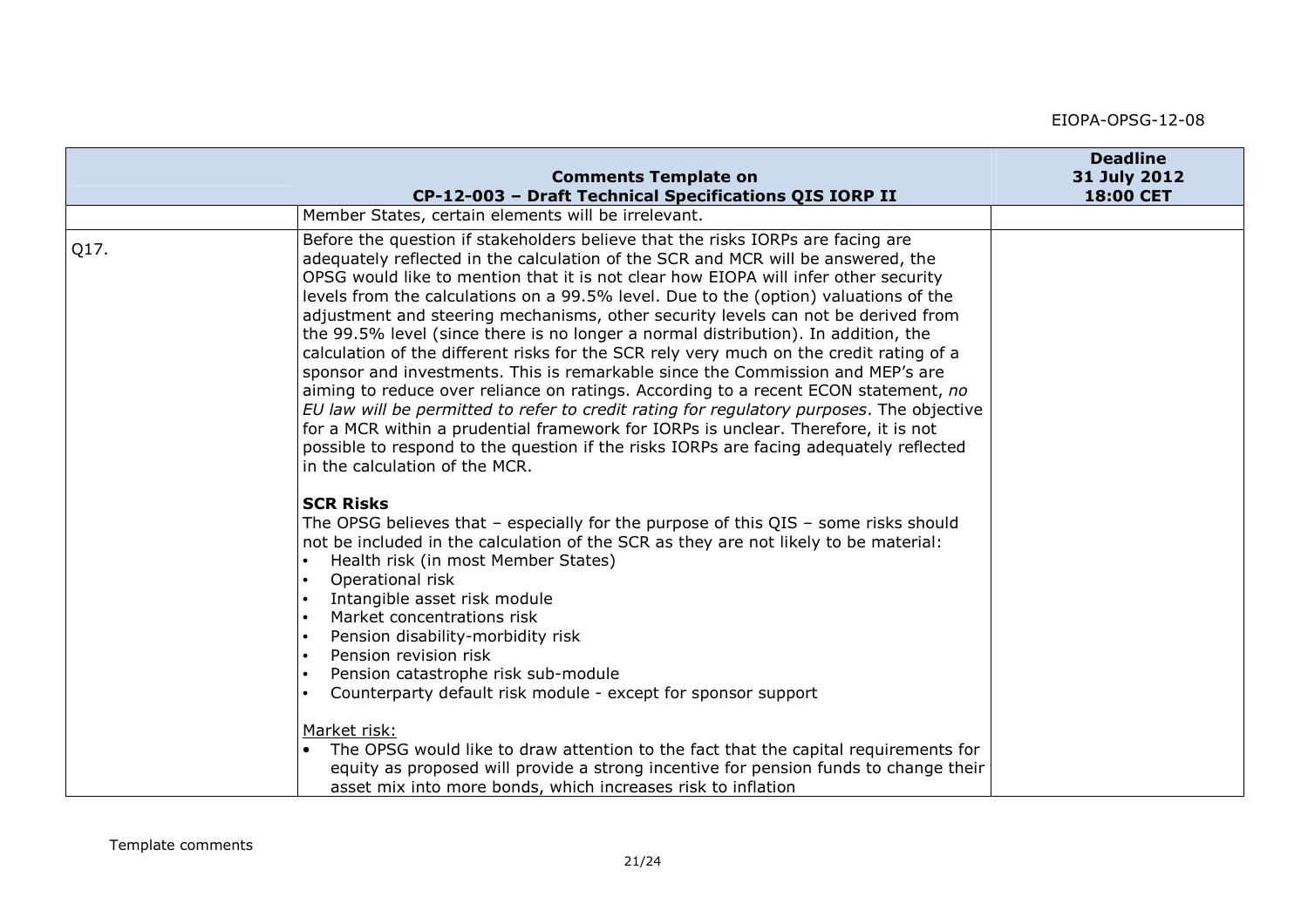|      | <b>Comments Template on</b><br>CP-12-003 - Draft Technical Specifications QIS IORP II                                                                                                                                                                                                                                                                                                                                                                                                                                                                                                                                                                                                                                                                                                                                                                                                                                                              | <b>Deadline</b><br>31 July 2012<br>18:00 CET |
|------|----------------------------------------------------------------------------------------------------------------------------------------------------------------------------------------------------------------------------------------------------------------------------------------------------------------------------------------------------------------------------------------------------------------------------------------------------------------------------------------------------------------------------------------------------------------------------------------------------------------------------------------------------------------------------------------------------------------------------------------------------------------------------------------------------------------------------------------------------------------------------------------------------------------------------------------------------|----------------------------------------------|
|      | Pension longevity risk:<br>There is an element of double or even triple counting in the requirement to assume<br>a 20% decrease in mortality rates as the best estimate used in calculation of the<br>technical provisions already includes allows for future improvements in longevity<br>and IORPs possibly have to use a risk margin in the valuation of their technical<br>provisions to provide for uncertainty around the longevity trend included.<br>Pension disability-morbidity risk:<br>The capital charge for pension disability-morbidity risk could be lower compared to<br>insurers, since IORPs do not have the disadvantage of adverse selection (due to<br>mandatory participation)<br><b>Additional risk categories</b><br>Inflation risk:<br>This could be material for final salary and revalued career average IORPs, or those<br>which promise or target benefits increases which are inflation linked.<br>Regulatory risk: |                                              |
|      | In practice, this has been a major risk for IORPs in some Member States, but it<br>would not be acceptable to require IORPs to hold additional capital against the risk<br>of future regulatory changes.                                                                                                                                                                                                                                                                                                                                                                                                                                                                                                                                                                                                                                                                                                                                           |                                              |
| Q18. | The way the loss-absorbing capacity of adjustment mechanisms and security<br>mechanisms is not adequately taken into account in the calculation of the SCR.<br>Specific details on how to calculate the net SCR parts are missing, especially the<br>nBSCR(TP) and nBSCR(SM) and - the simplification of separating the effect of loss<br>absorbing capacity of the technical provisions and of the steering mechanisms is<br>inappropriate for most IORPs in which both depend on a funding ratio. Also, the<br>separation is no simplification as it requires double the calculations and an unclear<br>treatment of interdependent effects.                                                                                                                                                                                                                                                                                                     |                                              |
|      | In addition, the sequence of calculation is extremely difficult to follow. We propose a                                                                                                                                                                                                                                                                                                                                                                                                                                                                                                                                                                                                                                                                                                                                                                                                                                                            |                                              |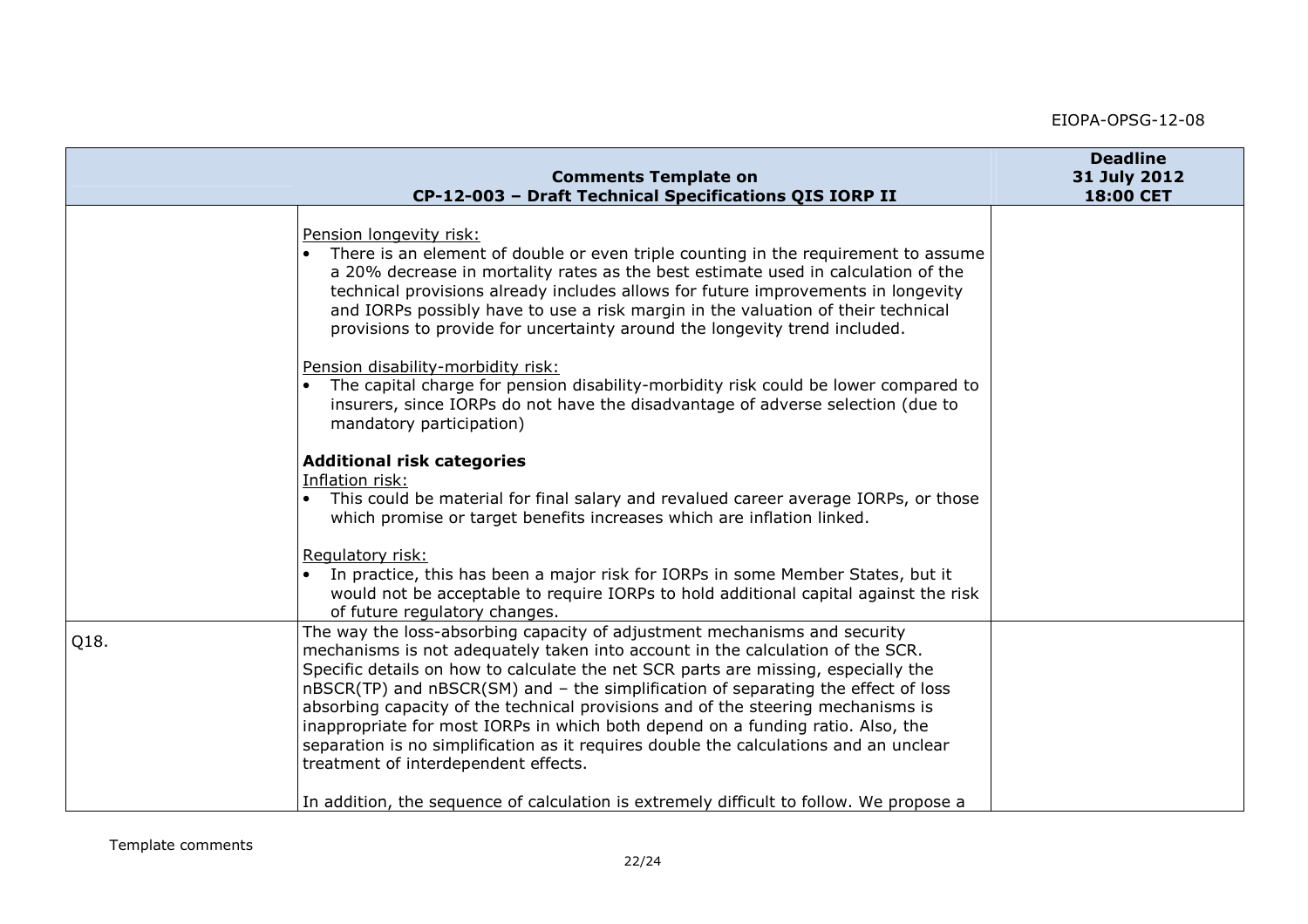|      | <b>Comments Template on</b>                                                                                                                                                                                                                                                                                                                                                                                                                                                                                                                                                                                    | <b>Deadline</b><br>31 July 2012 |
|------|----------------------------------------------------------------------------------------------------------------------------------------------------------------------------------------------------------------------------------------------------------------------------------------------------------------------------------------------------------------------------------------------------------------------------------------------------------------------------------------------------------------------------------------------------------------------------------------------------------------|---------------------------------|
|      | CP-12-003 - Draft Technical Specifications QIS IORP II                                                                                                                                                                                                                                                                                                                                                                                                                                                                                                                                                         | 18:00 CET                       |
|      | method in which not an adjustment (Adj) for the loss absorbing capacity is calculated,<br>but rather a direct calculation of a gross and a net SCR. The detour of any adjustment<br>calculation is considered unnecessary and complex for the purpose of this QIS.                                                                                                                                                                                                                                                                                                                                             |                                 |
|      | The OPSG would like to note that under full loss absorbing capacity in case of a<br>complete contract, the change in the funding ratio of the HBS will be always 0, and<br>therefore results in an SCR of 0.                                                                                                                                                                                                                                                                                                                                                                                                   |                                 |
| Q19. | The OPSG thinks that operational risk can be ignored in a first QIS or otherwise could<br>be a fixed number (as a simplification).                                                                                                                                                                                                                                                                                                                                                                                                                                                                             |                                 |
|      | Next to that, the OPSG would expect that the operational risk of IORPs should be at a<br>lower level than for insurance companies (and therefore lower than the proposed<br>parameter in the consultation document), since IORPs are not-for-profit organisations<br>and therefore do not have the operational risks of a profit-seeking strategy. In<br>addition, the cost of operational failure may be met by third parties e.g. the sponsor<br>or outsourced service provider meaning that the IORP would not suffer any financial<br>impact from the operational failure.                                 |                                 |
| Q20. | First of all, the OPSG believes that some of the basic calculations are too complex,<br>given the expected materiality of the risk and the purpose of this QIS. Start simple<br>and possible sophistication in later stages will result in a better outcome. As discussed<br>earlier, certain risk categories are not relevant for IORPs (such as catastrophe risk)<br>and should at the least be excluded from this first QIS.<br>From a technical point of view, the simplifications provided for the calculation of the<br>SCR appear to be adequate but this can only be ascertained by practical testing. |                                 |
| Q21. | The OPSG considers that the treatment of sponsor default risk should be a separate<br>module and not be incorporated in the counterparty default risk module of the SCR<br>calculation. This because of the importance of sponsor support in the HBS.<br>The counterparty default risk module of the SCR calculation is very detailed and may<br>not be that material (except for sponsor support). This is assessed by assuming 50%<br>loss given default where probability of default is based on credit rating of sponsor e.g.                                                                              |                                 |